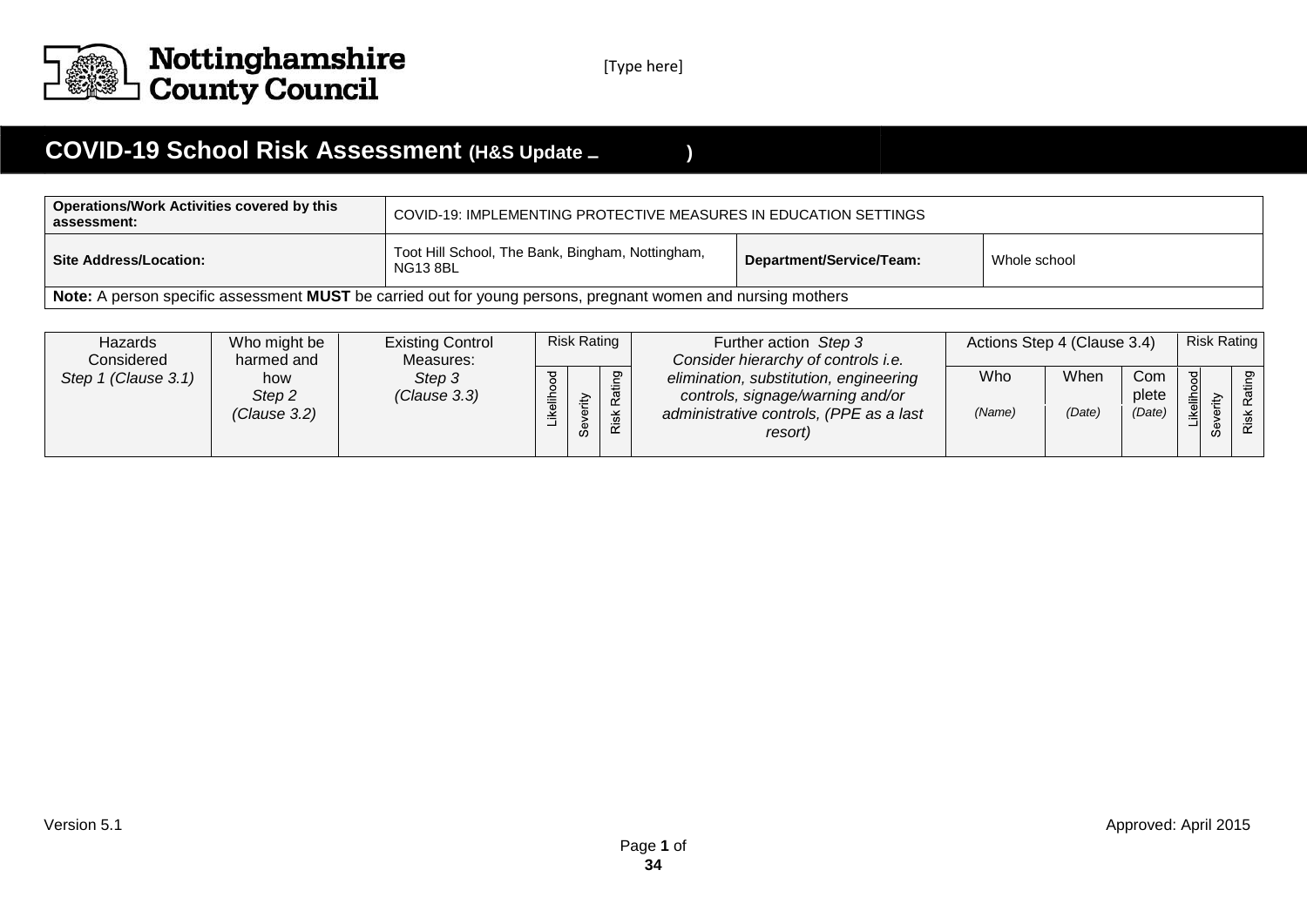| [Type here]                                                    |                                                                                      | [Type here]                                                                                                                                                                                                                                                 |  | [Type here]                                                                                                                                                                                                                                                                                                                                                                                                   |                                                                          |           |                                      |  |  |
|----------------------------------------------------------------|--------------------------------------------------------------------------------------|-------------------------------------------------------------------------------------------------------------------------------------------------------------------------------------------------------------------------------------------------------------|--|---------------------------------------------------------------------------------------------------------------------------------------------------------------------------------------------------------------------------------------------------------------------------------------------------------------------------------------------------------------------------------------------------------------|--------------------------------------------------------------------------|-----------|--------------------------------------|--|--|
| School failure to follow<br>National Government<br>Guidelines. | Employees, pupils,<br>contractors and<br>visitors may be<br>exposed to COVID-<br>19. | Daily checks are made with the<br>Government online guidance.<br>Government guidance may be<br>issued overnight, checks must<br>be made prior to opening each<br>day.                                                                                       |  | Dr Chris Eardley (Head of School) will be responsible<br>for checking government guidance daily. In their<br>absence Tom Garner (Deputy Head) and the<br>Business and Operations Manager (Debs Mason) will<br>fulfil this role. Government COVID-19 guidance is<br>available via:<br>https://www.gov.uk/coronavirus                                                                                           | Head of<br>School /<br>Senior Deputy<br>Head of<br>School                | All Daily | Immed<br>iate<br>and<br>On-<br>Going |  |  |
|                                                                |                                                                                      | Up to date quidance is<br>distributed and communicated<br>daily through the school<br>community, including;<br>Governors, Staff, Union Reps,<br>Academy Trust etc. via Email,<br>Staff briefings (Virtual) and<br>meetings in Departments<br>through teams. |  | Government guidance relating to schools and other<br>educational settings is available via;<br>https://www.gov.uk/government/collections/coronaviru<br>s-covid-19-guidance-for-schools-and-othereducational-<br>settings<br>Queries regarding COVID-19 in schools, other<br>educational establishments and children's social care<br>can be discussed via the DfE Coronavirus helpline,<br>tel: 0800 046 8687 | EAR<br><b>BOM</b> (Support<br>Staff)<br>SOM(Governors)<br>JGR (Pastoral) |           |                                      |  |  |
|                                                                |                                                                                      | Changes to school<br>arrangements will be<br>communicated to parents via<br>Email and the school website.                                                                                                                                                   |  | Support also obtained through the wider Trust<br>networks as necessary including Central HR and<br>Operations.                                                                                                                                                                                                                                                                                                | <b>BOM/SOM</b>                                                           |           |                                      |  |  |
|                                                                |                                                                                      | Changes to pupil arrangements /<br>requirements to be<br>communicated and reinforced<br>via Head Teacher / Teachers.                                                                                                                                        |  | The Business and Operations Manager will be the<br>Designated Covid Officer (DCO) for the School. The<br>DCO will have responsibility, in conjunction with the<br>Head of School, to ensure Covid procedures and<br>compliance will ensure the Risk Assessment is<br>updated as necessary.                                                                                                                    | <b>BOM</b>                                                               | Immediate | On-<br>going                         |  |  |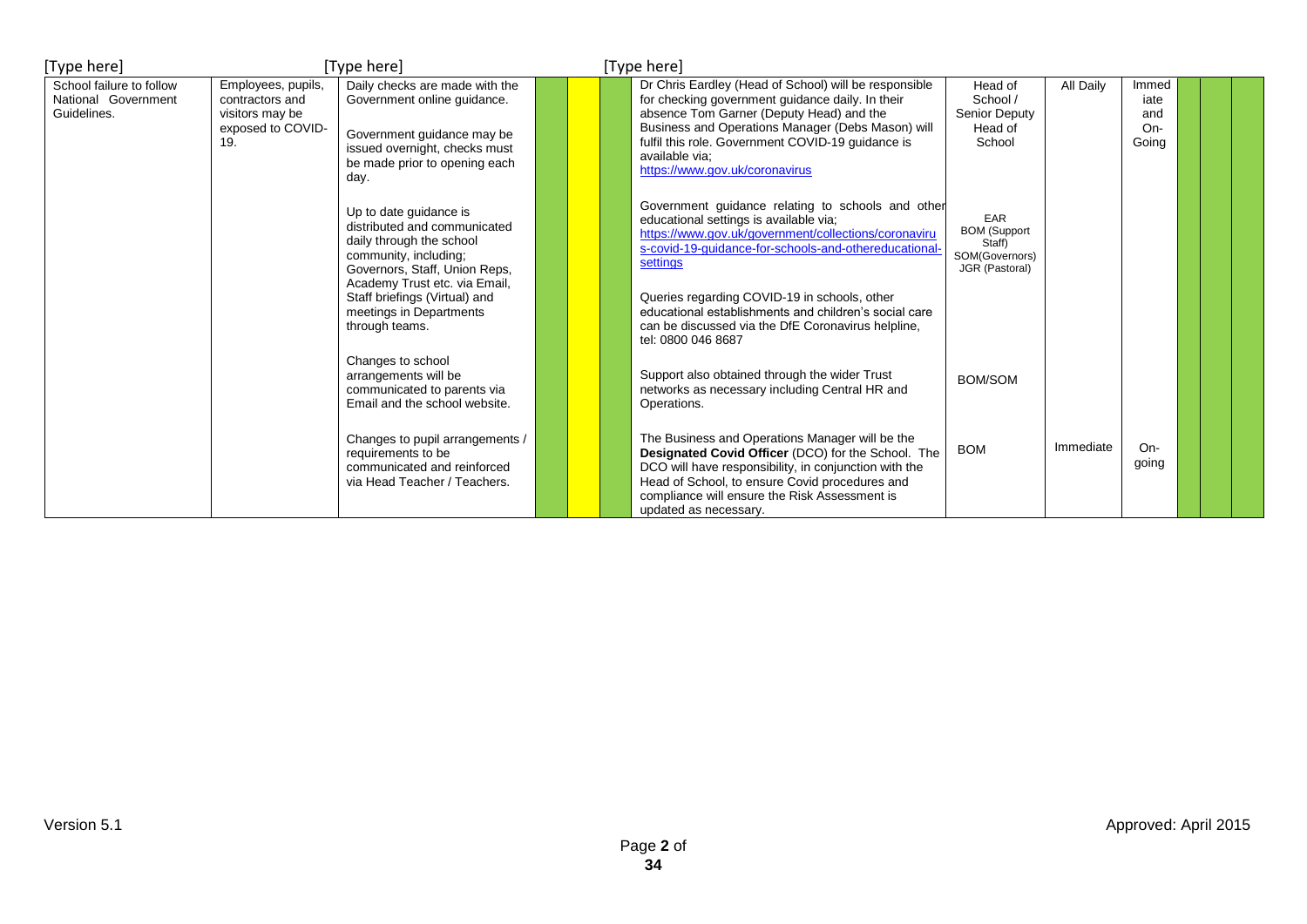| [Type here]                                                          |                                                                                      | [Type here]                                                                                                                                                                                                                                                                                                                                                                                                                                                                                                             |  | [Type here]                                                                                                                                                                                                                                                                                                                                                                                                                                                                                                                                                                                                                                                                                                                                                                                                                                                                                                                                                                                                                                                                                                                                                                                                                                                                                                                                                                                                                                                                                                                                                                                                                                                        |                                                                    |                                                  |                                              |  |  |
|----------------------------------------------------------------------|--------------------------------------------------------------------------------------|-------------------------------------------------------------------------------------------------------------------------------------------------------------------------------------------------------------------------------------------------------------------------------------------------------------------------------------------------------------------------------------------------------------------------------------------------------------------------------------------------------------------------|--|--------------------------------------------------------------------------------------------------------------------------------------------------------------------------------------------------------------------------------------------------------------------------------------------------------------------------------------------------------------------------------------------------------------------------------------------------------------------------------------------------------------------------------------------------------------------------------------------------------------------------------------------------------------------------------------------------------------------------------------------------------------------------------------------------------------------------------------------------------------------------------------------------------------------------------------------------------------------------------------------------------------------------------------------------------------------------------------------------------------------------------------------------------------------------------------------------------------------------------------------------------------------------------------------------------------------------------------------------------------------------------------------------------------------------------------------------------------------------------------------------------------------------------------------------------------------------------------------------------------------------------------------------------------------|--------------------------------------------------------------------|--------------------------------------------------|----------------------------------------------|--|--|
| Pupils identified as at<br>increased risk and<br>exposed to COVID-19 | Employees, pupils,<br>contractors and<br>visitors may be<br>exposed to COVID-<br>19. | From 1st April 2021 pupils<br>deemed clinically vulnerable can<br>return to school.<br>Pupils who are extremely<br>clinically vulnerable must take<br>extra care to maintain social<br>distancing and maintain good<br>hand hygiene.<br>Identify pupils who are clinically<br>extremely vulnerable and<br>clinically vulnerable<br>Jen Gray (Pastoral Lead) and<br>Rachel Brentley (SENDCO) to<br>communicate appropriately with<br>their most vulnerable children and<br>health care plans updated where<br>necessary. |  | Government guidance on shielding and protecting<br>people defined on medical grounds extremely vulnerable<br>from COVID-19 is available via:<br>https://www.gov.uk/government/publications/guidance -<br>on-shielding-and-protecting-extremely-<br>vulnerablepersons-from-covid-19/guidance-on-<br>protecting-people-most-likely-get-unwell-from-<br>coronavirus-shielding-young-peoples-version<br>If the need for PPE/RPE is required then staff will<br>receive appropriate resources to allow them to put on<br>PPE in the correct way.<br>If RPE is required training and face-fit testing will be<br>required in this instance please email the NCC H&S<br>Team for assistance at hands@nottscc.gov.uk<br>Government guidance issued for COVID-19 Personal<br>Protective Equipment is available at<br>https://www.gov.uk/governemnt/collections/coronavirus-<br>covid-19-personal-protective-equipment-ppe<br>HSE guidance related to COVID-19 and face-fit testing is<br>available at https://www.hse.gov.uk/news/face-mask-<br>ppe-rpe-coronavirus.htm<br>Additional arrangements implemented to support<br>medical needs of pupils who will be attending schools<br>and documented within health care plans. Health care<br>plans and arrangements for supporting medical needs of<br>pupils to be communicated to relevant persons only.<br>Updated health care plans to be signed by parent/carer.<br>Additional Risk Assessment to be put in place for<br>children if deemed necessary.<br>Assess the need for PPE/RPE to facilitate any close<br>contact person care, or procedures that create airborne<br>risk (e.g. suctioning and physiotherapy). | JGR/RBR<br>RBR/CAdB<br>RBR/CAdB<br>CAdB and<br>student<br>services | Immediate<br>Immediate<br>Immediate<br>Immediate | On-<br>going<br>On-<br>going<br>On-<br>going |  |  |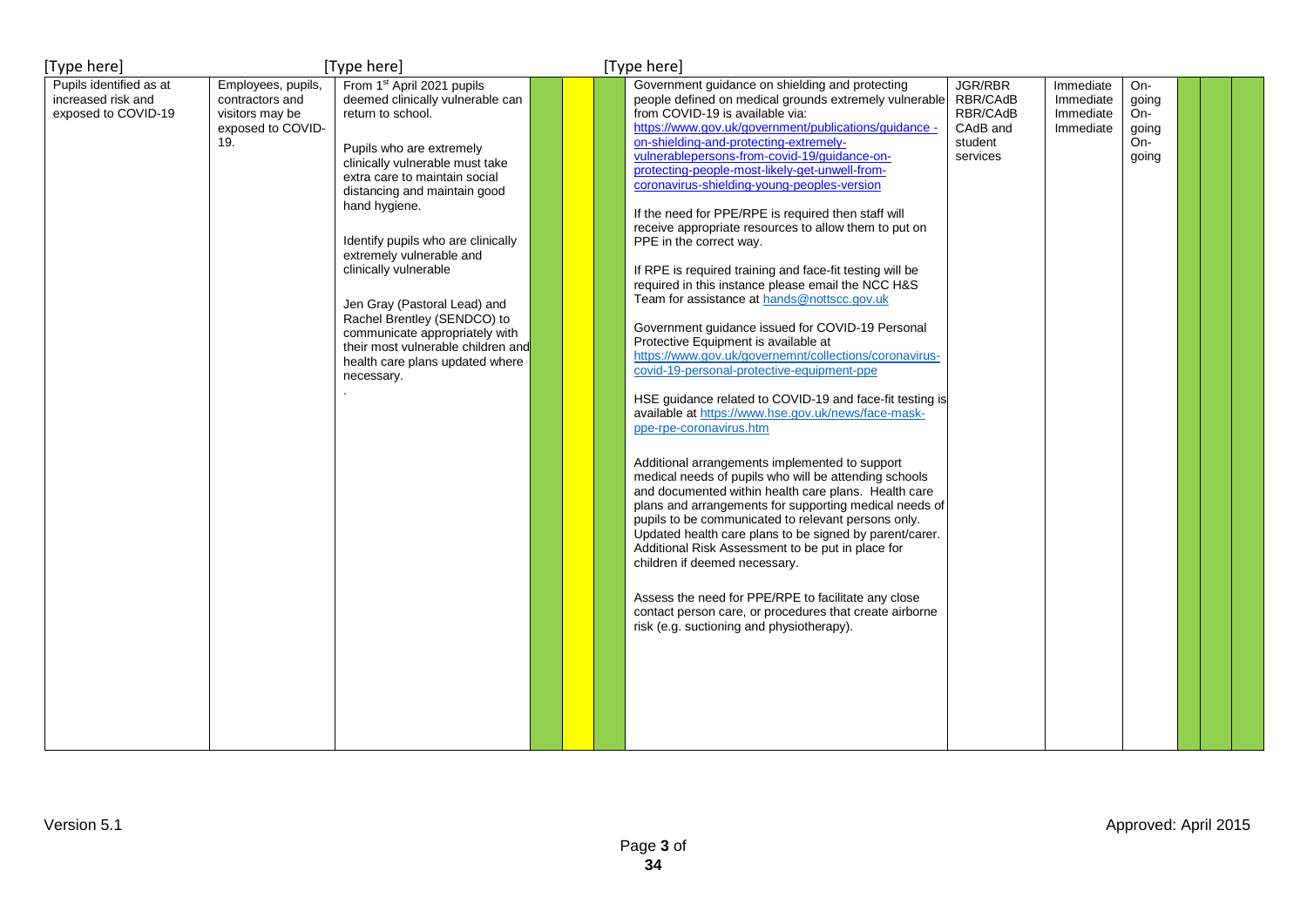| Staff identified as at<br>increased risk and<br>exposed to COVID-19. | Employees, pupils,<br>contractors and<br>visitors may be<br>exposed to COVID-<br>19. | From 1st April 2021<br>employees who are deemed<br>extremely clinically vulnerable<br>can return to the workplace.<br>Employees who are extremely<br>clinically vulnerable must take<br>extra care to maintain social<br>distancing and maintain good<br>hand hygiene.<br>Identify staff who are clinically<br>extremely vulnerable and<br>clinically vulnerable.<br>Line Managers to discuss<br>medical needs disclosed by staff<br>and support mechanisms<br>implemented.<br>Where an employee raises<br>concerns, the School will<br>discuss these in detail with the<br>individual to consider the<br>options available around their<br>working practice. School may<br>seek to implement additional<br>control measures for that<br>individual where necessary.<br>Staff must not be disadvantaged<br>by not being present on site.<br>Arrangements implemented to<br>support additional needs of staff<br>attending school MUST be<br>documented within an individual<br>risk assessment (for example | Government guidance on shielding and protecting<br>people who are clinically extremely vulnerable from<br>COVID-19 is available via:<br>https://www.gov.uk/government/publications/guidance -<br>on-shielding-and-protecting-extremely-<br>vulnerablepersons-from-covid-19/guidance-on-shielding-<br>andprotecting-extremely-vulnerable-persons-from-covid-<br>$\overline{19}$<br>Government guidance for staying alert and safe (social<br>distancing) is available via:<br>https://www.gov.uk/government/publications/stayingalert-<br>and-safe-social-distancing/staying-alert-andsafe-social-<br>distancing-after-4-july<br>If an employee is deemed vulnerable and requires<br>additional risk controls, then a specific individual risk<br>assessment MUST be completed by a suitably trained<br>person. The SR12 blank risk assessment form can be<br>used to facilitate this process.<br>Individual vulnerabilities must also be considered and<br>appropriate controls implementing. Such vulnerabilities<br>to COVID-19 may include:-<br>$\cdot$ Age<br>• Ethnicity<br>• Underlying health conditions<br>• Pregnancy<br>Head Teachers MUST consider and comply with<br>relevant employment legislation, including the<br>disability requirements within the Equality Act.<br>Consider and where appropriate make reasonable<br>adjustments to reduce the risk of exposure to the virus,<br>which may in some cases, depending on medical<br>advice, include working from home or working in school | NOVA HR/<br><b>BOM</b><br>NOVA HR/<br><b>BOM</b><br><b>BOM/SOM</b><br><b>BOM/SOM/R</b><br>Scott | Immediate<br>Immediate<br>Immediate<br>As<br>Requested | Compl<br>eted<br>Prior<br>to<br>Septe<br>mber<br>$On-$<br>going<br>By<br>Sept |  |
|----------------------------------------------------------------------|--------------------------------------------------------------------------------------|-------------------------------------------------------------------------------------------------------------------------------------------------------------------------------------------------------------------------------------------------------------------------------------------------------------------------------------------------------------------------------------------------------------------------------------------------------------------------------------------------------------------------------------------------------------------------------------------------------------------------------------------------------------------------------------------------------------------------------------------------------------------------------------------------------------------------------------------------------------------------------------------------------------------------------------------------------------------------------------------------------------|--------------------------------------------------------------------------------------------------------------------------------------------------------------------------------------------------------------------------------------------------------------------------------------------------------------------------------------------------------------------------------------------------------------------------------------------------------------------------------------------------------------------------------------------------------------------------------------------------------------------------------------------------------------------------------------------------------------------------------------------------------------------------------------------------------------------------------------------------------------------------------------------------------------------------------------------------------------------------------------------------------------------------------------------------------------------------------------------------------------------------------------------------------------------------------------------------------------------------------------------------------------------------------------------------------------------------------------------------------------------------------------------------------------------------------------------------------------------------------------------------------------|-------------------------------------------------------------------------------------------------|--------------------------------------------------------|-------------------------------------------------------------------------------|--|
|                                                                      |                                                                                      | expectant mothers).                                                                                                                                                                                                                                                                                                                                                                                                                                                                                                                                                                                                                                                                                                                                                                                                                                                                                                                                                                                         | with agreed amended duties.                                                                                                                                                                                                                                                                                                                                                                                                                                                                                                                                                                                                                                                                                                                                                                                                                                                                                                                                                                                                                                                                                                                                                                                                                                                                                                                                                                                                                                                                                  |                                                                                                 |                                                        |                                                                               |  |
|                                                                      |                                                                                      | Pregnant women are expected to<br>return to work with a completed<br>risk assessment.                                                                                                                                                                                                                                                                                                                                                                                                                                                                                                                                                                                                                                                                                                                                                                                                                                                                                                                       | The requirement remains to complete a risk assessment<br>for new and expectant mothers. The Toot Hill new and<br>expectant mothers at work checklist can be found on the<br>NOVA portal.                                                                                                                                                                                                                                                                                                                                                                                                                                                                                                                                                                                                                                                                                                                                                                                                                                                                                                                                                                                                                                                                                                                                                                                                                                                                                                                     |                                                                                                 |                                                        |                                                                               |  |
| Version 5.1                                                          |                                                                                      |                                                                                                                                                                                                                                                                                                                                                                                                                                                                                                                                                                                                                                                                                                                                                                                                                                                                                                                                                                                                             |                                                                                                                                                                                                                                                                                                                                                                                                                                                                                                                                                                                                                                                                                                                                                                                                                                                                                                                                                                                                                                                                                                                                                                                                                                                                                                                                                                                                                                                                                                              |                                                                                                 |                                                        | Approved: April 2015                                                          |  |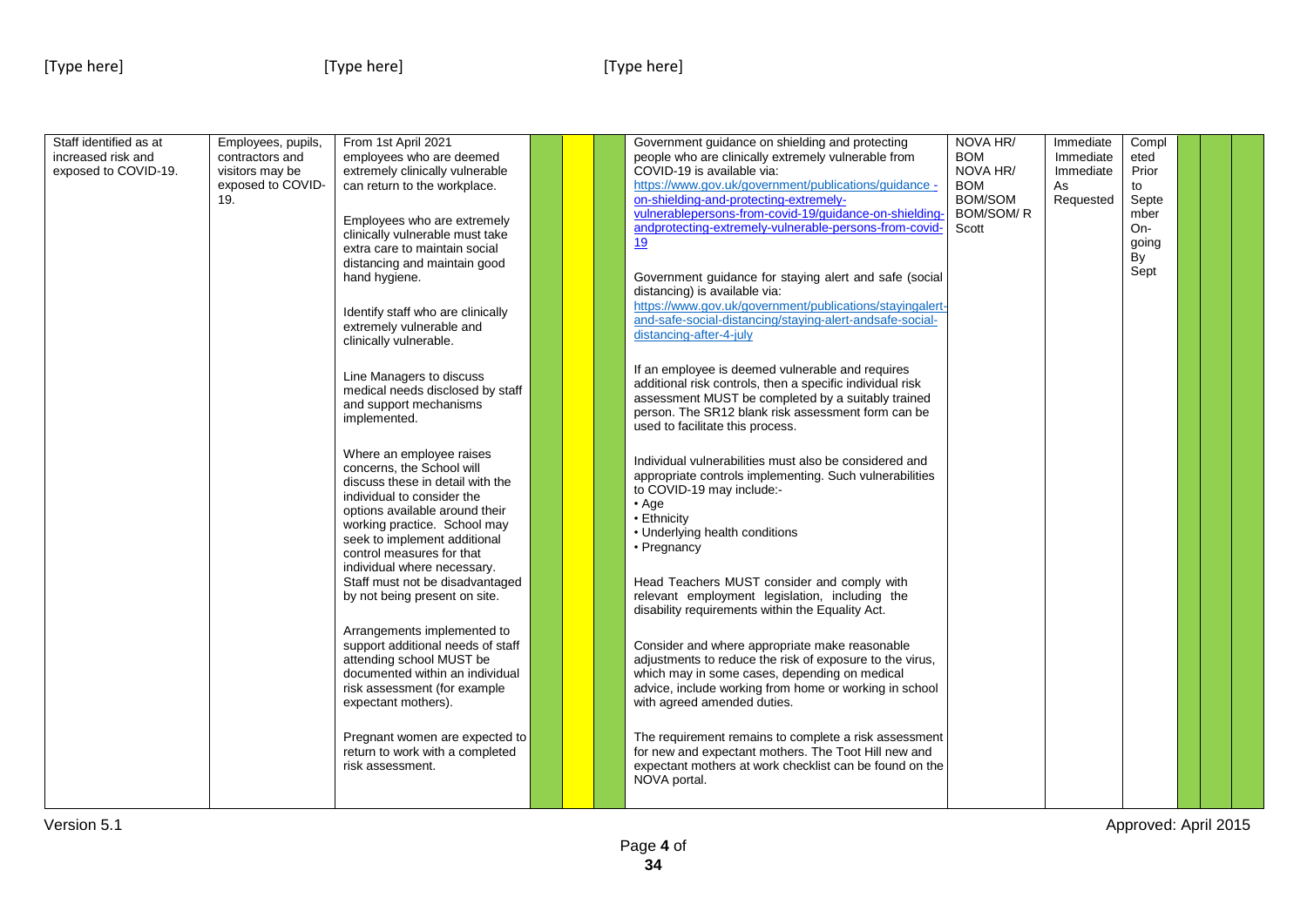| [Type here] | [Type here] |                    | [Type here]<br>Any individual risk assessments for staff MUST be<br>completed in conjunction with the employee and<br>manager. Regular communication for both parties to<br>discuss concerns and additional / reduced control<br>measures. The risk assessment MUST be reviewed by<br>both the employee and manager regularly and updated<br>to reflect any changes to arrangements. |                             |  |                    |  |
|-------------|-------------|--------------------|--------------------------------------------------------------------------------------------------------------------------------------------------------------------------------------------------------------------------------------------------------------------------------------------------------------------------------------------------------------------------------------|-----------------------------|--|--------------------|--|
| Hazards     |             | <b>Risk Rating</b> | Further action Step 3                                                                                                                                                                                                                                                                                                                                                                | Actions Step 4 (Clause 3.4) |  | <b>Risk Rating</b> |  |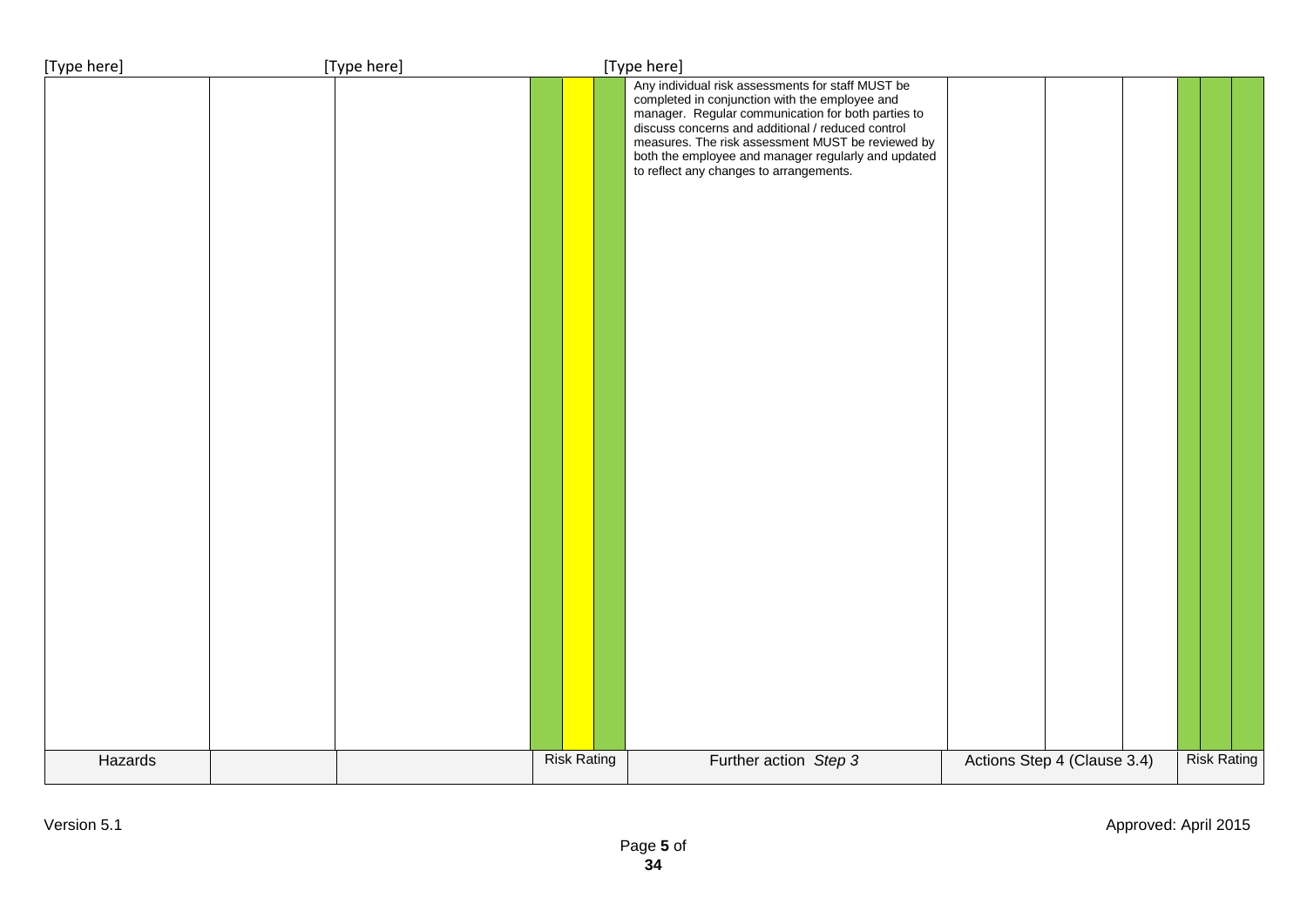| [Type here]                                                                                                    |                                                                                         | [Type here]                                                                                                                                                                                                                                                                                                                                                                                        |            |          |             | [Type here]                                                                                                                                                                                                                                                                                                                                                                                                                                                                                                                                                                                                                                                                                                                                                                                                                                                                                                                                                                                                                                                                                                                                                                                                                                                                                                                                                                                                                                                                                                                                                                                                                                                                    |                                |                |                        |                  |          |             |
|----------------------------------------------------------------------------------------------------------------|-----------------------------------------------------------------------------------------|----------------------------------------------------------------------------------------------------------------------------------------------------------------------------------------------------------------------------------------------------------------------------------------------------------------------------------------------------------------------------------------------------|------------|----------|-------------|--------------------------------------------------------------------------------------------------------------------------------------------------------------------------------------------------------------------------------------------------------------------------------------------------------------------------------------------------------------------------------------------------------------------------------------------------------------------------------------------------------------------------------------------------------------------------------------------------------------------------------------------------------------------------------------------------------------------------------------------------------------------------------------------------------------------------------------------------------------------------------------------------------------------------------------------------------------------------------------------------------------------------------------------------------------------------------------------------------------------------------------------------------------------------------------------------------------------------------------------------------------------------------------------------------------------------------------------------------------------------------------------------------------------------------------------------------------------------------------------------------------------------------------------------------------------------------------------------------------------------------------------------------------------------------|--------------------------------|----------------|------------------------|------------------|----------|-------------|
| Considered<br>Step 1 (Clause 3.1)                                                                              | Who might be<br>harmed and<br>how<br>Step 2<br>(Clause 3.2)                             | <b>Existing Control</b><br>Measures:<br>Step 3<br>(Clause 3.3)                                                                                                                                                                                                                                                                                                                                     | Likelihood | Severity | Risk Rating | Consider hierarchy of controls i.e.<br>elimination, substitution, engineering<br>controls, signage/warning and/or<br>administrative controls, (PPE as a last<br>resort)                                                                                                                                                                                                                                                                                                                                                                                                                                                                                                                                                                                                                                                                                                                                                                                                                                                                                                                                                                                                                                                                                                                                                                                                                                                                                                                                                                                                                                                                                                        | Who<br>(Name)                  | When<br>(Date) | Com<br>plete<br>(Date) | <b>ikelihood</b> | Severity | Risk Rating |
| Individuals within the same<br>household as staff or<br>pupils symptomatic or<br>confirmed case of<br>COVID19. | Employees, pupils,<br>contractors<br>and<br>visitors may be<br>exposed to COVID-<br>19. | Individuals to seek advice from<br>NHS 111, self-isolate and then<br>contact local testing and arrange<br>tests for self and family.<br>Individuals instructed they<br>MUST remain at home.<br>Debs Mason (Business<br>Manager), together with the<br>Trust HR lead, to monitor staff<br>absence related to COVID-19.<br>Seek advice from Trust HR<br>provision if required for staff<br>absences. |            |          |             | NHS guidelines outline action to take if someone in a<br>household has symptoms of Covid-19, this can be<br>accessed via:<br>https://www.nhs.uk/conditions/coronavirus-covid-<br>19/what-to-do-if-you-or-someone-you-live-with-has-<br>coronavirus-symptoms/<br>Appropriate self-isolation note to be obtained through:<br>https://111.nhs.uk/isolation-note<br>The Trust's guidance is as follows:-<br>If you present with symptoms, or anybody living in your<br>household does (unless you fall into one of the<br>categories below), you must follow the following steps:<br>Inform your employer<br>1.<br>Request a test (Tests can be requested from<br>2.<br>the following link: https://nhs.uk/conditions-<br>covid-19/testing-for-coronavirus/ask-for-a-<br>test-to-check-if-you-have-coronavirus/)<br>Follow the self-isolation guidance<br>3.<br>Inform your employer of the outcome of your<br>4.<br>test<br>If you or someone you live with has symptoms of<br>coronavirus:-<br>Do not leave your home for any reason - if you need<br>food or medicine, order it online or by phone, or ask<br>someone to deliver it to your home.<br>Do not have visitors in your home - including friends<br>and family.<br>Do any exercise at home - you can use your garden<br>if you have one.<br>You do not need to self-isolate if:<br>You're fully vaccinated (this means 14 days<br>$\bullet$<br>have passed since your final dose of COVID-<br>19 vaccine has been given by the NHS<br>You're under 18 years and 6 months old.<br>You're taking part, or have taken part, in a<br>COVID-19 medical trial.<br>You're not able to get vaccinated for medical<br>reasons. | BOM/SOM/<br>Nova HR<br>Manager | Immediate      | On-<br>going           |                  |          |             |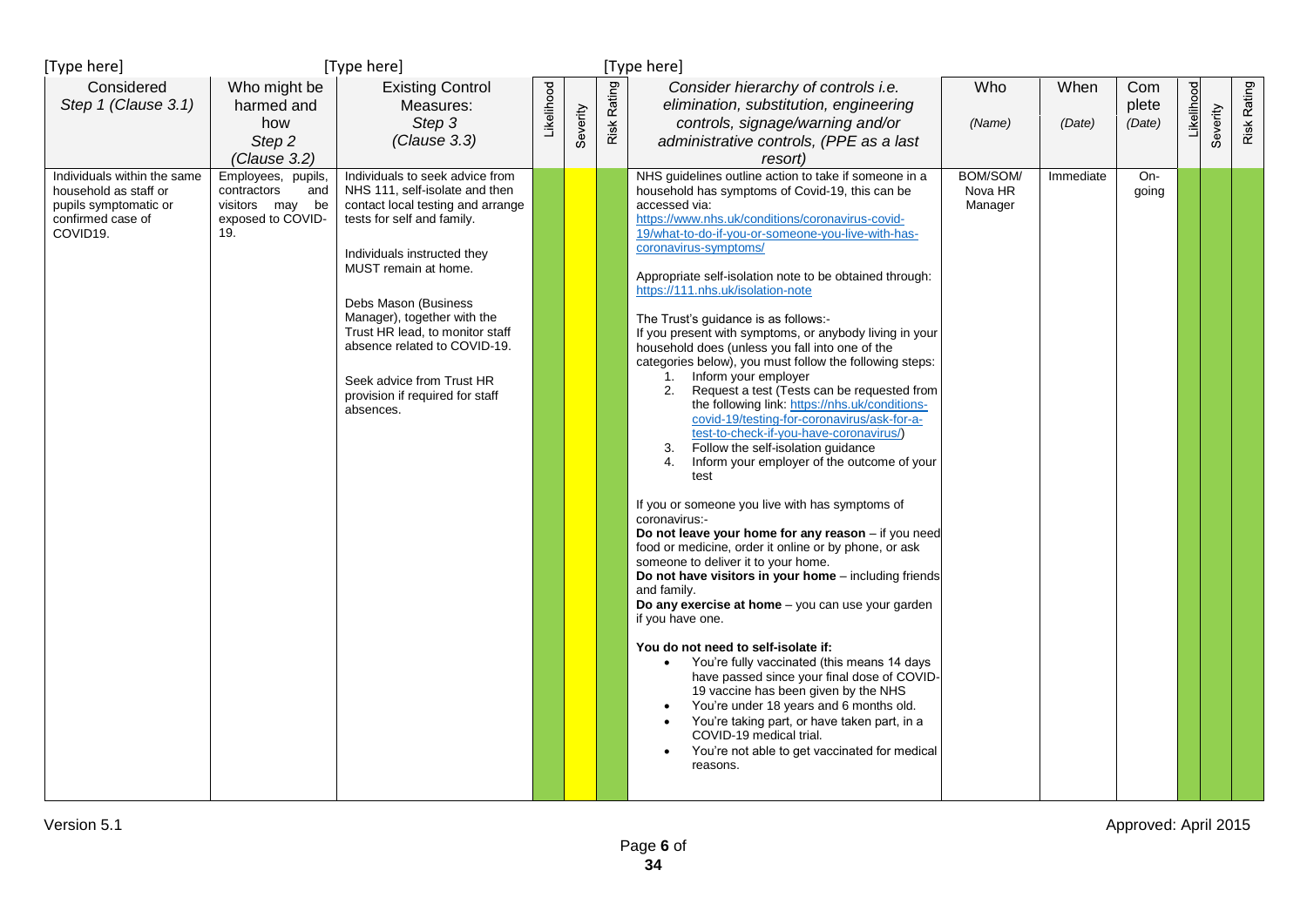| [Type here] |  |
|-------------|--|
|-------------|--|

| Hazards<br>Considered | Who might be<br>harmed and    | <b>Existing Control</b><br>Measures: |            | <b>Risk Rating</b> |             | Further action Step 3<br>Consider hierarchy of controls i.e.                                                                                                                                                                                                                                                                                                                                                                                                                                                                                                                                                                                                                                                                                                                                                                                                                                                                                                                                                                                                                              | Actions Step 4 (Clause 3.4) |                |                        |           | <b>Risk Rating</b> |             |
|-----------------------|-------------------------------|--------------------------------------|------------|--------------------|-------------|-------------------------------------------------------------------------------------------------------------------------------------------------------------------------------------------------------------------------------------------------------------------------------------------------------------------------------------------------------------------------------------------------------------------------------------------------------------------------------------------------------------------------------------------------------------------------------------------------------------------------------------------------------------------------------------------------------------------------------------------------------------------------------------------------------------------------------------------------------------------------------------------------------------------------------------------------------------------------------------------------------------------------------------------------------------------------------------------|-----------------------------|----------------|------------------------|-----------|--------------------|-------------|
| Step 1 (Clause 3.1)   | how<br>Step 2<br>(Clause 3.2) | Step 3<br>(Clause 3.3)               | Likelihood | Severity           | Risk Rating | elimination, substitution, engineering<br>controls, signage/warning and/or<br>administrative controls, (PPE as a last<br>resort)                                                                                                                                                                                                                                                                                                                                                                                                                                                                                                                                                                                                                                                                                                                                                                                                                                                                                                                                                          | Who<br>(Name)               | When<br>(Date) | Com<br>plete<br>(Date) | ikelihood | Severity           | Risk Rating |
|                       |                               |                                      |            |                    |             | If you have symptoms of coronavirus, self-isolate for 10<br>days. After 10 days:<br>if you do not have a high temperature, you can<br>stop self-isolating and return to work if required.<br>if you still have a high temperature, keep self-<br>$\bullet$<br>isolating until your temperature returns to normal<br>You do not need to keep self-isolating if you just have<br>a cough after 10 days. A cough can last for weeks<br>after the infection has gone.<br>If you live with someone who has symptoms, self-<br>isolate for 10 days from the day their symptoms<br>started. This is because it can take 10 days for<br>symptoms to appear.<br>If more than 1 person at home has symptoms, self-<br>isolate for 10 days from the day the first person started<br>having symptoms.<br>If you get symptoms while self-isolating – you should<br>self-isolate for 10 days from when your symptoms<br>started, even if it means you are self-isolating for<br>longer than 10 days.<br>If you do not get symptoms while self-isolating - you can<br>stop self-isolating after 10 days. |                             |                |                        |           |                    |             |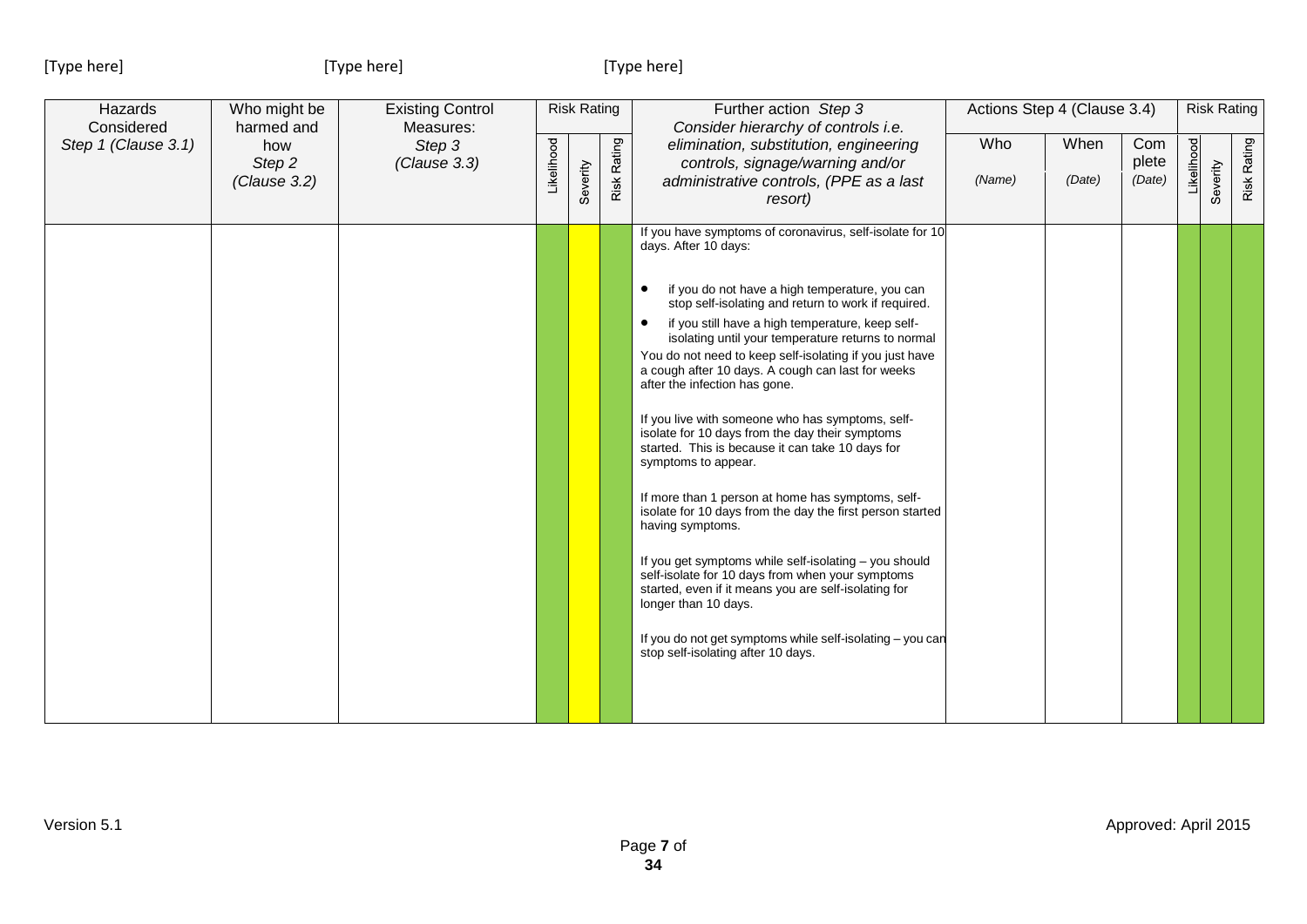| [Type here]                                              |                                                                                            | [Type here]                                                                                                                                                                                                                                                                                                                                                                                        |  | [Type here]                                                                                                                                                                                                                                                                                                                                                                                                                                                                                                                                                                                                                                                                                                                                                                                                                                                                                                                                                                                                                                                                                                                                                                                                                                                                                                                                           |                                    |  |
|----------------------------------------------------------|--------------------------------------------------------------------------------------------|----------------------------------------------------------------------------------------------------------------------------------------------------------------------------------------------------------------------------------------------------------------------------------------------------------------------------------------------------------------------------------------------------|--|-------------------------------------------------------------------------------------------------------------------------------------------------------------------------------------------------------------------------------------------------------------------------------------------------------------------------------------------------------------------------------------------------------------------------------------------------------------------------------------------------------------------------------------------------------------------------------------------------------------------------------------------------------------------------------------------------------------------------------------------------------------------------------------------------------------------------------------------------------------------------------------------------------------------------------------------------------------------------------------------------------------------------------------------------------------------------------------------------------------------------------------------------------------------------------------------------------------------------------------------------------------------------------------------------------------------------------------------------------|------------------------------------|--|
| Pupil displays symptoms of<br>COVID-19 whilst at school. | Employees, pupils,<br>contractors<br>and<br>be<br>visitors may<br>exposed to COVID-<br>19. | Staff able to recognise key<br>COVID-19 symptoms in pupils.<br>The Government stay at home<br>guidance MUST be followed if<br>pupils become unwell with:-<br>A new continuous<br>cough<br>A high temperature<br>A loss of or change in<br>their normal sense of<br>taste or smell<br>(anosmia<br>Symptomatic child will be moved<br>to the School's Medical Isolation<br>Room which is used as the |  | NHS guidance relating to coronavirus symptoms is<br>available at:<br>https://www.nhs.uk/conditions/coronavirus-covid-19/<br>Staff to be informed of the key symptoms of COVID19<br>and procedure for dealing with symptomatic pupils<br>/ other individuals via Emails, Head of School<br>Briefings and meetings through TEAMs. Health and<br>safety and operation training was carried out with all<br>staff on their return to school in September, which<br>was a compulsory requirement. There will be further<br>regular refreshers and updates as necessary.<br>Symptomatic individuals must self-isolate for at least<br>10 days and should arrange a test to determine if they<br>have COVID-19. Other members of their household<br>(including any siblings) should self-isolate for 10 days<br>from when the symptomatic individual first had<br>Contact tracing - Omicron variant<br>• All individuals who have been identified as a<br>close contact of a suspected or confirmed<br>case of the Omicron variant, irrespective of<br>vaccination status or age, will be contacted<br>directly and required to self-isolate immediately<br>and asked to book a PCR test. They will be<br>informed by the local health protection team or<br>NHS Test and Trace if they fall into this<br>category and provided details about self-isolation | Sep<br>2021<br>and<br>on-<br>going |  |

| Hazards<br>Considered | Who might be<br>harmed and               | <b>Existing Control</b><br>Measures: |            | Risk Rating            |                                      | Further action Step 3<br>Consider hierarchy of controls i.e.                                                                     | Actions Step 4 (Clause 3.4) |                |                         | <b>Risk Rating</b>             |            |
|-----------------------|------------------------------------------|--------------------------------------|------------|------------------------|--------------------------------------|----------------------------------------------------------------------------------------------------------------------------------|-----------------------------|----------------|-------------------------|--------------------------------|------------|
| Step 1 (Clause 3.1)   | how<br>Step <sub>2</sub><br>(Clause 3.2) | Step 3<br>(Clause 3.3)               | $=$<br>$=$ | ><br>≝<br><sub>c</sub> | $\equiv$<br>čč<br>$\frac{1}{2}$<br>å | elimination, substitution, engineering<br>controls, signage/warning and/or<br>administrative controls, (PPE as a last<br>resort) | Who<br>(Name)               | When<br>(Date) | Com⊹<br>plete<br>(Date) | $\overline{\phantom{0}}$<br>တိ | ူင<br>Risk |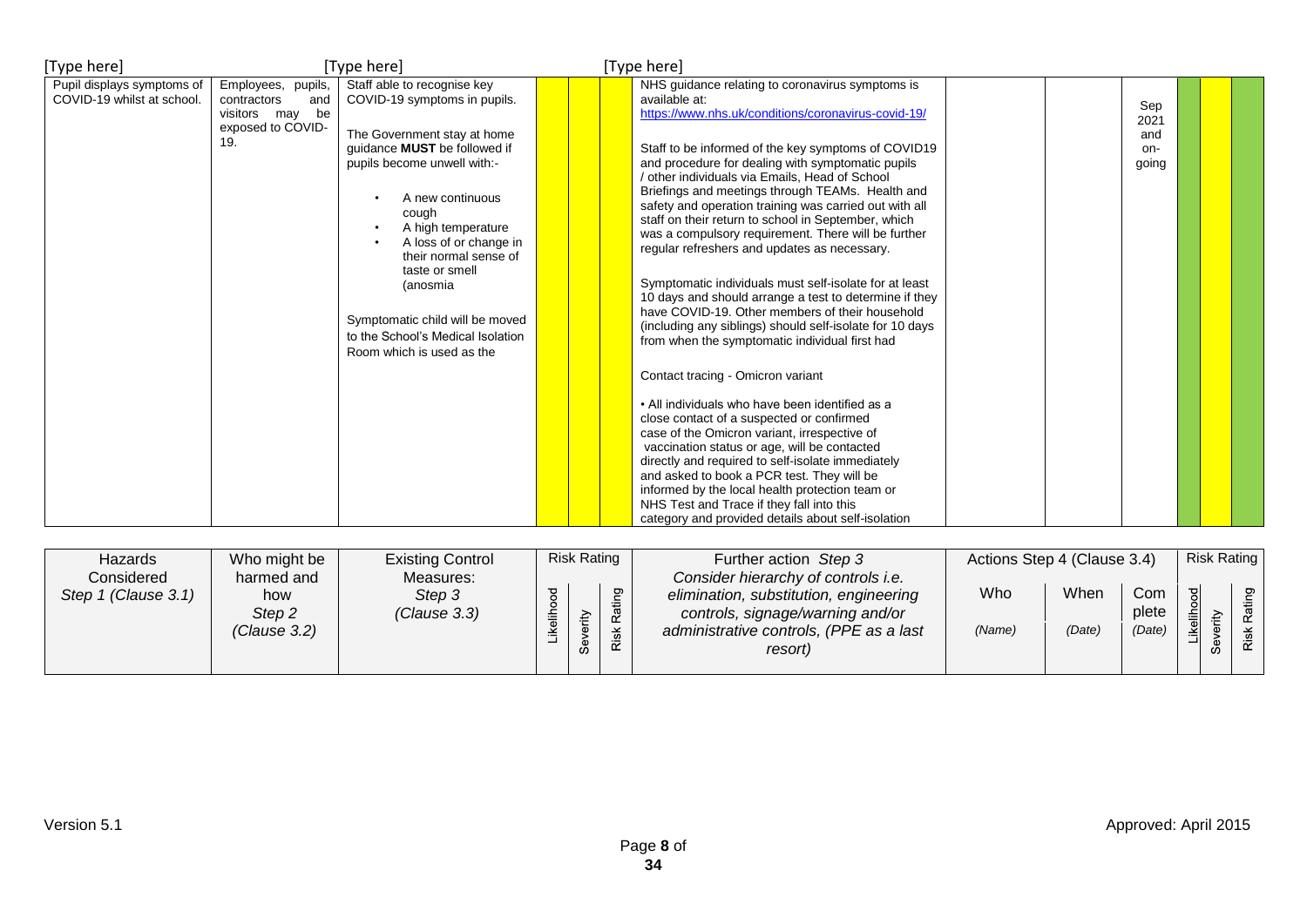| [Type here] | [Type here]                                                                                                                                                                                                                                                                                                      |  | [Type here]                                                                                                                                                                                                                                                                                                                                                                                                 |                                                                                                                                                     |                               |                          |  |
|-------------|------------------------------------------------------------------------------------------------------------------------------------------------------------------------------------------------------------------------------------------------------------------------------------------------------------------|--|-------------------------------------------------------------------------------------------------------------------------------------------------------------------------------------------------------------------------------------------------------------------------------------------------------------------------------------------------------------------------------------------------------------|-----------------------------------------------------------------------------------------------------------------------------------------------------|-------------------------------|--------------------------|--|
|             | isolation area until parent arrives<br>for collection. Suitable PPE<br><b>MUST</b> be worn with a<br>symptomatic student at all times<br>regardless of whether social<br>distancing can or cannot be<br>This includes<br>observed.<br>disposable gloves, disposable<br>face mask, visor and disposable<br>apron. |  | symptoms. The government stay at home guidance is<br>available at:<br>https://www.gov.uk/government/publications/covid-<br>19stay-at-home-guidance<br>The Site Manager will be responsible for setting up the<br>isolation area and the H&S Officer responsible for<br>checking in line with Government and Nova guidance.<br>The following elements MUST be included (wherever<br>possible):-              | Cleaning<br>responsibilities<br>outlined in Risk<br>Assessment<br>are the<br>responsibility of<br>the Site<br>Manager and<br>Cleaning<br>Supervisor | Remaining<br>and On-<br>Going | Remai<br>ns On-<br>Going |  |
|             | Parent / Carer of symptomatic<br>child to be contacted and be<br>collected immediately.<br>999 will be called in an<br>emergency, if anyone is<br>seriously ill, injured or their life is at<br>risk.                                                                                                            |  | A room with a door that can be closed<br>Supervision provided for pupil(s) in the<br>isolation area.<br>A window available and opened for<br>$\bullet$<br>ventilation.<br>Access to a separate bathroom (in case<br>$\bullet$<br>needed whilst awaiting collection).<br>An exit route – enabling symptomatic pupils                                                                                         |                                                                                                                                                     |                               |                          |  |
|             | If employees have specific<br>concerns about their or others<br>health, they should be directed<br>to the Public Health England<br>advice or ring NHS 111. The GP,<br>pharmacy, urgent care centres<br>or hospitals will be avoided.<br>The area around the pupil with                                           |  | to leave site with parents without re-entering<br>the main school.<br>A cleaning regime to prevent cross<br>$\bullet$<br>contamination between individuals required<br>to use the isolation area (and bathroom (if<br>used).<br>Signage displayed to indicate the isolation<br>$\bullet$<br>area.<br>A record MUST be kept of everyone the<br>person has been in contact with and<br>monitored for 10 days. |                                                                                                                                                     |                               |                          |  |
|             | symptoms MUST be cleaned, in<br>line with the School's Covid<br>specific cleaning regime, after<br>they have left to reduce the risk<br>of passing the infection to other<br>people.<br>The Government<br>guidance MUST be followed for<br>cleaning<br>non-healthcare<br>settings.                               |  | If it is not possible to isolate individuals, they MUST be<br>moved to an area which is at least 2m away from<br>other people.<br>Symptomatic child will be moved to the School's<br>Medical Isolation Room which is used as the isolation<br>area until parent arrives, suitable PPE MUST be worn<br>with a symptomatic student at all times regardless of                                                 |                                                                                                                                                     |                               |                          |  |
|             | Waste (i.e. used tissues,<br>disposable cloths, disposable<br>gloves) used during suspected<br>COVID-19 cases MUST be<br>managed by:-                                                                                                                                                                            |  | whether social distancing can or cannot be observed.<br>Staff responsible for the use of the MIR will receive<br>appropriate resources in its use and the use of PPE.                                                                                                                                                                                                                                       |                                                                                                                                                     |                               |                          |  |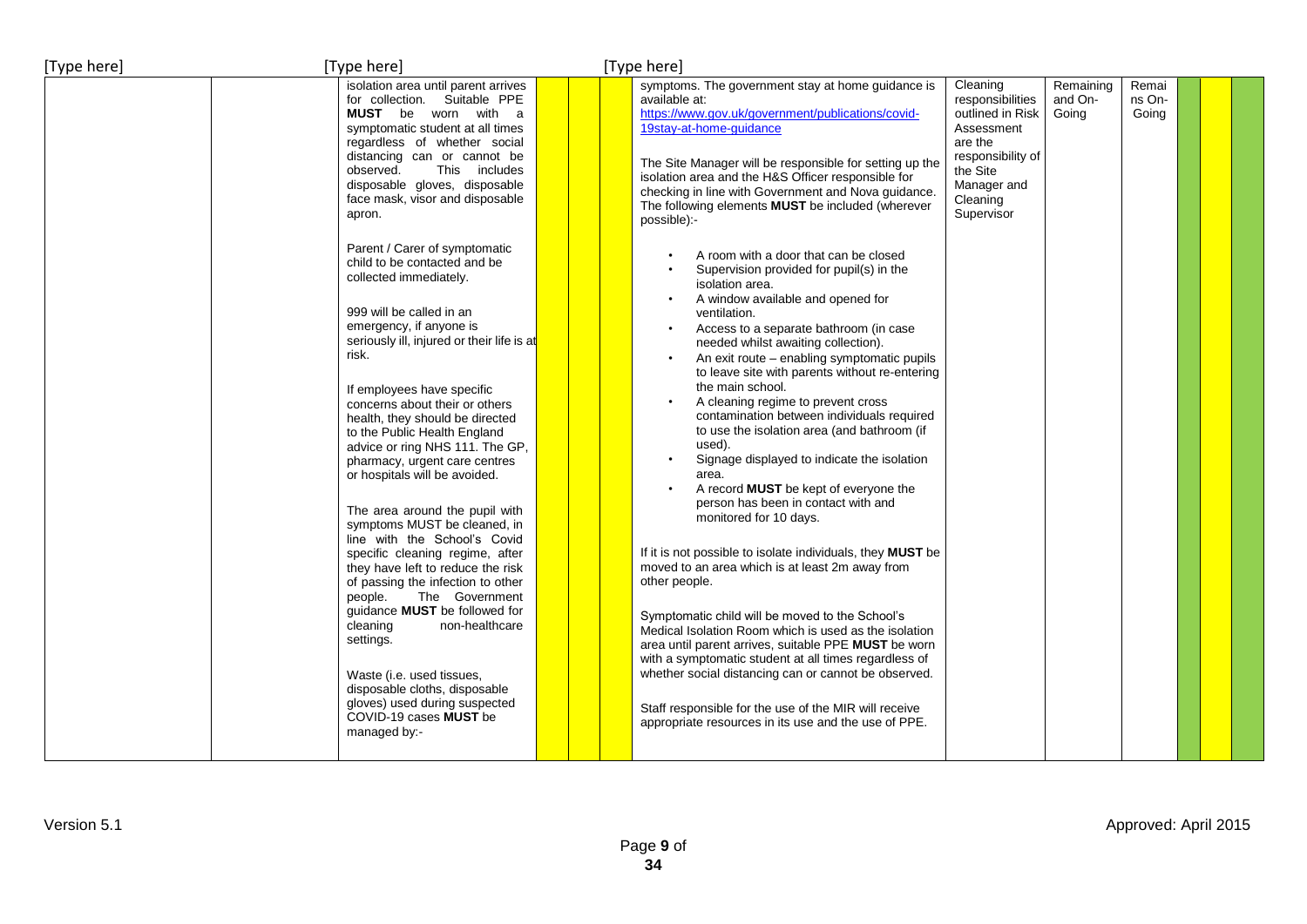| [Type here] | [Type here]                                                                                                                                                                                                                                                                                                                                                                                                                                                                                                                                                                                                                                                                                                                                                          | [Type here]                                                                                                                                                                                                                                                                                                                                                                                                                                                                                                                                                                                                                                                                                                                                                                                                                                                                                                                                                                                                                                                                                                                                                                                                                                                                                                                                                                                                                                                                                                                                                                                                                                                                    |                        |                               |                          |  |
|-------------|----------------------------------------------------------------------------------------------------------------------------------------------------------------------------------------------------------------------------------------------------------------------------------------------------------------------------------------------------------------------------------------------------------------------------------------------------------------------------------------------------------------------------------------------------------------------------------------------------------------------------------------------------------------------------------------------------------------------------------------------------------------------|--------------------------------------------------------------------------------------------------------------------------------------------------------------------------------------------------------------------------------------------------------------------------------------------------------------------------------------------------------------------------------------------------------------------------------------------------------------------------------------------------------------------------------------------------------------------------------------------------------------------------------------------------------------------------------------------------------------------------------------------------------------------------------------------------------------------------------------------------------------------------------------------------------------------------------------------------------------------------------------------------------------------------------------------------------------------------------------------------------------------------------------------------------------------------------------------------------------------------------------------------------------------------------------------------------------------------------------------------------------------------------------------------------------------------------------------------------------------------------------------------------------------------------------------------------------------------------------------------------------------------------------------------------------------------------|------------------------|-------------------------------|--------------------------|--|
|             | Placing in a plastic<br>rubbish bag - tied when<br>full.<br>Plastic bag placed in a<br>second bin bag and<br>tied.<br>Bins MUST be<br>emptied regularly<br>throughout the day<br>Stored for at least 72 hours, or<br>until a negative test is recorded<br>(whichever is sooner), in the<br>unused office opposite Student<br>Services, before it can be placed<br>in normal waste disposal<br>facilities. A log will be kept to<br>ensure it is disposed of<br>appropriately.<br>Follow NHS Test and Trace<br>process.<br>Where there are multiple<br>presentations of a case at any<br>one time, and the MIR is already<br>in use, a suitably ventilated area<br>within school shall be used<br>where all of the above conditions<br>shall apply and be adhered to. | Staff responsible for cleaning the MIR must wear PPE<br>during deep clean.<br>If RPE is required, training and face-fit testing will be<br>required. In this instance please email the NCC H&S<br>Team for assistance at hands@nottscc.gov.uk.<br>Government guidance issued for COVID-19 Personal<br>Protective Equipment is available at:<br>https://www.gov.uk/government/collections/coronaviru<br>s-covid-19-personal-protective-equipment-ppe<br>HSE guidance related to COVID-19 and face-fit testing<br>is available at:<br>https://www.hse.gov.uk/news/face-mask-ppe-<br>rpecoronavirus.htm<br>Staff who have supported unwell pupils / other<br>individuals (with a new, continuous cough or high<br>temperature) do not need to go home unless they<br>develop symptoms (in which case, they should<br>arrange a test) or the pupil / other individual<br>subsequently tests positive or they have been<br>requested to by NHS Test and Trace.<br>Everyone MUST wash their hands thoroughly for 20<br>seconds with soap and running water after any<br>contact with someone who is unwell.<br>Government guidance relating to cleaning and waste<br>management in non-healthcare setting will be<br>followed. This is available via:<br>https://www.gov.uk/government/publications/covid-<br>19decontamination-in-non-healthcare-settings<br>If storing waste, prior to disposal due to confirmed or<br>suspected COVID-19 ensure this does not create any<br>additional hazards such as:-<br>Fire risk<br>Impede emergency exit routes<br>Trip hazard<br>Away from pupils<br>$\bullet$<br>MIR Protocol implemented and observed by those<br>facilitating the area. | Cleaning<br>Supervisor | Immediate<br>and On-<br>Going | Remai<br>ns On-<br>Going |  |
| Version 5.1 |                                                                                                                                                                                                                                                                                                                                                                                                                                                                                                                                                                                                                                                                                                                                                                      |                                                                                                                                                                                                                                                                                                                                                                                                                                                                                                                                                                                                                                                                                                                                                                                                                                                                                                                                                                                                                                                                                                                                                                                                                                                                                                                                                                                                                                                                                                                                                                                                                                                                                |                        |                               | Approved: April 2015     |  |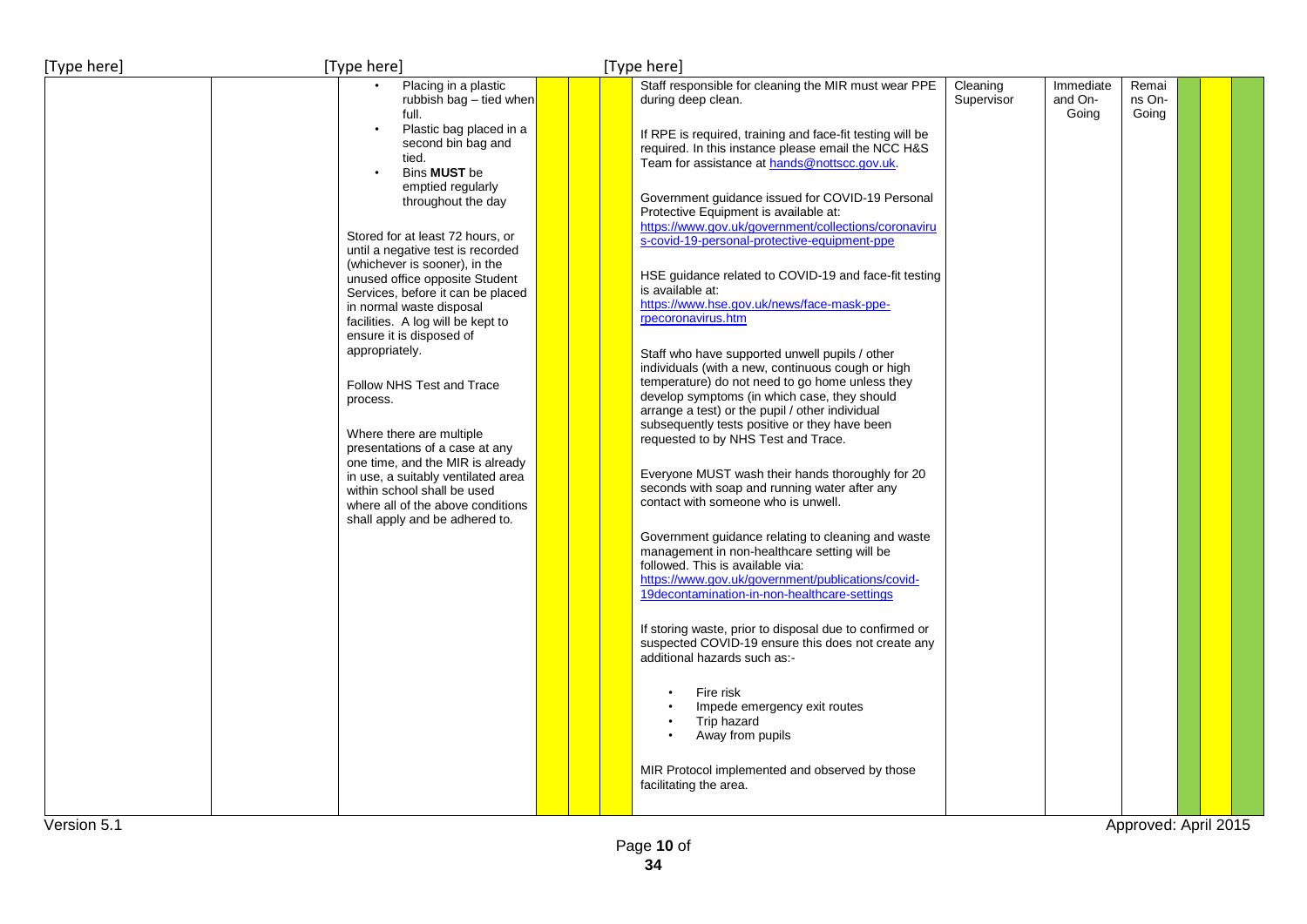| [Type here] | [Type here] |  | [Type here] |  |  |  |
|-------------|-------------|--|-------------|--|--|--|
|             |             |  |             |  |  |  |
|             |             |  |             |  |  |  |
|             |             |  |             |  |  |  |
|             |             |  |             |  |  |  |
|             |             |  |             |  |  |  |
|             |             |  |             |  |  |  |
|             |             |  |             |  |  |  |
|             |             |  |             |  |  |  |
|             |             |  |             |  |  |  |
|             |             |  |             |  |  |  |
|             |             |  |             |  |  |  |
|             |             |  |             |  |  |  |
|             |             |  |             |  |  |  |
|             |             |  |             |  |  |  |
|             |             |  |             |  |  |  |
|             |             |  |             |  |  |  |
|             |             |  |             |  |  |  |
|             |             |  |             |  |  |  |
|             |             |  |             |  |  |  |
|             |             |  |             |  |  |  |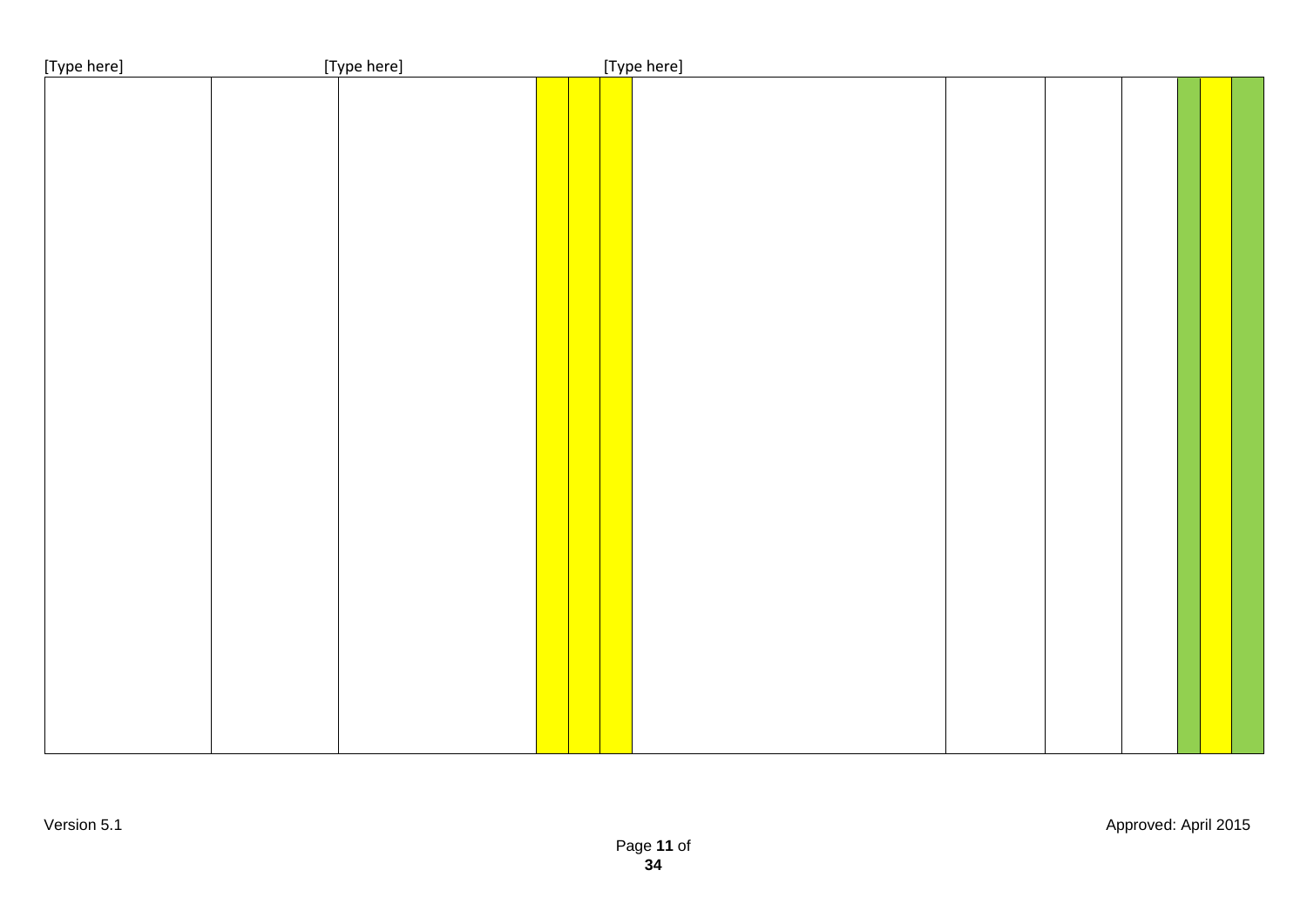| [Type here]                                                         |                                                                                         | [Type here]                                                                                                                                                                                                                                                                                                                                                                                                                                                                                                                                                                                                                                                                                                                                                                                                                                                                                                                                                                                                                                                                                       |  | [Type here]                                                                                                                                                                                                                                                                                                                                                                                                                                                                                                                                                                                                                                                                                                                                                                                                                                                                                                                                                                                                                                                                                                                                                                                                                                                                                      |                                                                                                                                                                                                      |                               |                      |  |
|---------------------------------------------------------------------|-----------------------------------------------------------------------------------------|---------------------------------------------------------------------------------------------------------------------------------------------------------------------------------------------------------------------------------------------------------------------------------------------------------------------------------------------------------------------------------------------------------------------------------------------------------------------------------------------------------------------------------------------------------------------------------------------------------------------------------------------------------------------------------------------------------------------------------------------------------------------------------------------------------------------------------------------------------------------------------------------------------------------------------------------------------------------------------------------------------------------------------------------------------------------------------------------------|--|--------------------------------------------------------------------------------------------------------------------------------------------------------------------------------------------------------------------------------------------------------------------------------------------------------------------------------------------------------------------------------------------------------------------------------------------------------------------------------------------------------------------------------------------------------------------------------------------------------------------------------------------------------------------------------------------------------------------------------------------------------------------------------------------------------------------------------------------------------------------------------------------------------------------------------------------------------------------------------------------------------------------------------------------------------------------------------------------------------------------------------------------------------------------------------------------------------------------------------------------------------------------------------------------------|------------------------------------------------------------------------------------------------------------------------------------------------------------------------------------------------------|-------------------------------|----------------------|--|
| Staff displays symptoms of<br>COVID-19 whilst at work in<br>school. | Employees, pupils,<br>contractors<br>and<br>visitors may be<br>exposed to COVID-<br>19. | Staff able to recognise key<br>COVID-19 symptoms in<br>themselves and colleagues.<br>The Government stay at home<br>quidance <b>MUST</b> be followed if<br>staff become unwell with;<br>A new continuous<br>cough<br>A high temperature<br>A loss of or change in<br>normal sense of smell<br>If staff feel unwell with the above<br>symptoms during the school day<br>they MUST go home and<br>arrange a test.<br>999 will be called in an<br>emergency, if anyone is<br>seriously ill, injured or their life is at<br>risk.<br>If employees have specific<br>concerns about their or others<br>health, they should be directed<br>to the Public Health England<br>advice or ring NHS 111. The<br>GP, pharmacy, urgent care<br>centres or hospitals will be<br>avoided.<br>The area around the person with<br>symptoms MUST be cleaned, in<br>line with the School's Covid<br>specific cleaning regime, after<br>they have left to reduce the risk<br>of passing the infection to other<br>people.<br>The Government<br>guidance MUST be followed for<br>cleaning<br>non-healthcare<br>settings. |  | NHS quidance relating to coronavirus symptoms is<br>available at:<br>https://www.nhs.uk/conditions/coronavirus-covid-19/<br>The government stay at home guidance is available<br>at:<br>https://www.gov.uk/government/publications/covid-<br>19stay-at-home-guidance<br>Symptomatic individuals must self-isolate for at least<br>10 days and should arrange a test to determine if they<br>have COVID-19. Other members of their household<br>(including any siblings) should self-isolate for 10 days<br>from when the symptomatic individual first had<br>symptoms.<br>Staff who have supported unwell pupils / other<br>individuals (with a new, continuous cough or high<br>temperature) do not need to go home unless they<br>develop symptoms (in which case, they should<br>arrange a test) or the pupil / other individual<br>subsequently tests positive or they have been<br>requested to by NHS Test and Trace.<br>Everyone MUST wash their hands thoroughly for 20<br>seconds with soap and running water after any<br>contact with someone who is unwell.<br>If storing waste, prior to disposal due to confirmed or<br>suspected COVID-19 ensure this does not create any<br>additional hazards:-<br>Fire risk<br>Impede emergency exit routes<br>Trip hazard<br>Away from pupils | BOM/<br>Student<br>Services<br>Manager<br>All Cleaning<br>responsibilities<br>outlined in<br>Risk<br>Assessment<br>are the<br>responsibility<br>of the Site<br>Manager and<br>Cleaning<br>Supervisor | Immediate<br>and on-<br>going | Remains<br>on-going  |  |
| Version 5.1                                                         |                                                                                         |                                                                                                                                                                                                                                                                                                                                                                                                                                                                                                                                                                                                                                                                                                                                                                                                                                                                                                                                                                                                                                                                                                   |  |                                                                                                                                                                                                                                                                                                                                                                                                                                                                                                                                                                                                                                                                                                                                                                                                                                                                                                                                                                                                                                                                                                                                                                                                                                                                                                  |                                                                                                                                                                                                      |                               | Approved: April 2015 |  |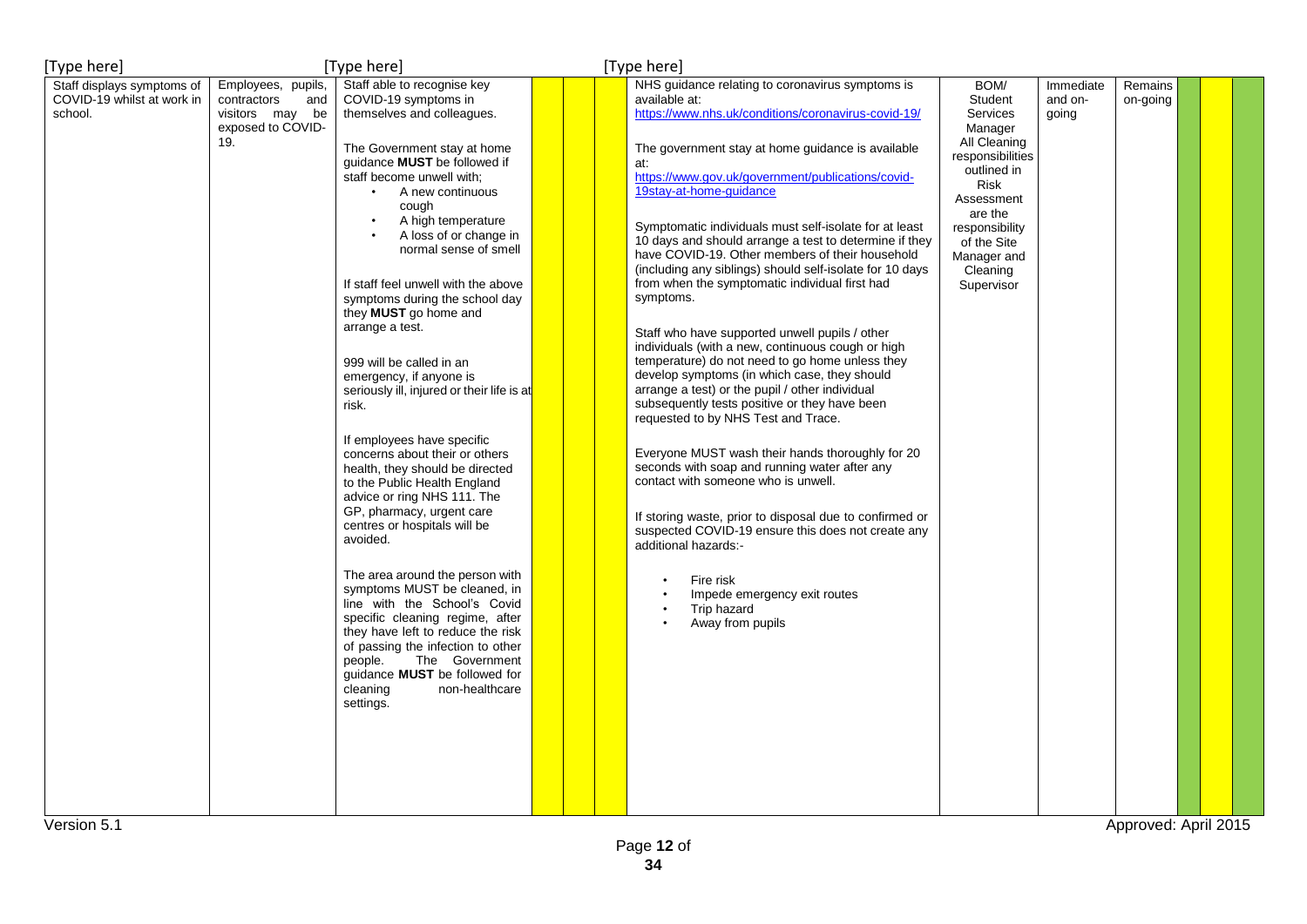| [Type here] | [Type here] | [Type here] |  |
|-------------|-------------|-------------|--|
|             |             |             |  |
|             |             |             |  |
|             |             |             |  |
|             |             |             |  |
|             |             |             |  |
|             |             |             |  |
|             |             |             |  |
|             |             |             |  |
|             |             |             |  |
|             |             |             |  |
|             |             |             |  |
|             |             |             |  |
|             |             |             |  |
|             |             |             |  |
|             |             |             |  |
|             |             |             |  |
|             |             |             |  |
|             |             |             |  |
|             |             |             |  |
|             |             |             |  |
|             |             |             |  |
|             |             |             |  |
|             |             |             |  |
|             |             |             |  |
|             |             |             |  |
|             |             |             |  |
|             |             |             |  |
|             |             |             |  |

| Hazards<br>Considered<br>Step 1 (Clause 3.1) | Who might be<br>harmed and<br>how<br>Step <sub>2</sub> | <b>Existing Control</b><br>Measures:<br>Step 3<br>(Clause 3.3) | <b>Risk Rating</b> | Further action Step 3<br>Consider hierarchy of controls i.e. | Actions Step 4 (Clause 3.4) | <b>Risk Rating</b> |
|----------------------------------------------|--------------------------------------------------------|----------------------------------------------------------------|--------------------|--------------------------------------------------------------|-----------------------------|--------------------|
|----------------------------------------------|--------------------------------------------------------|----------------------------------------------------------------|--------------------|--------------------------------------------------------------|-----------------------------|--------------------|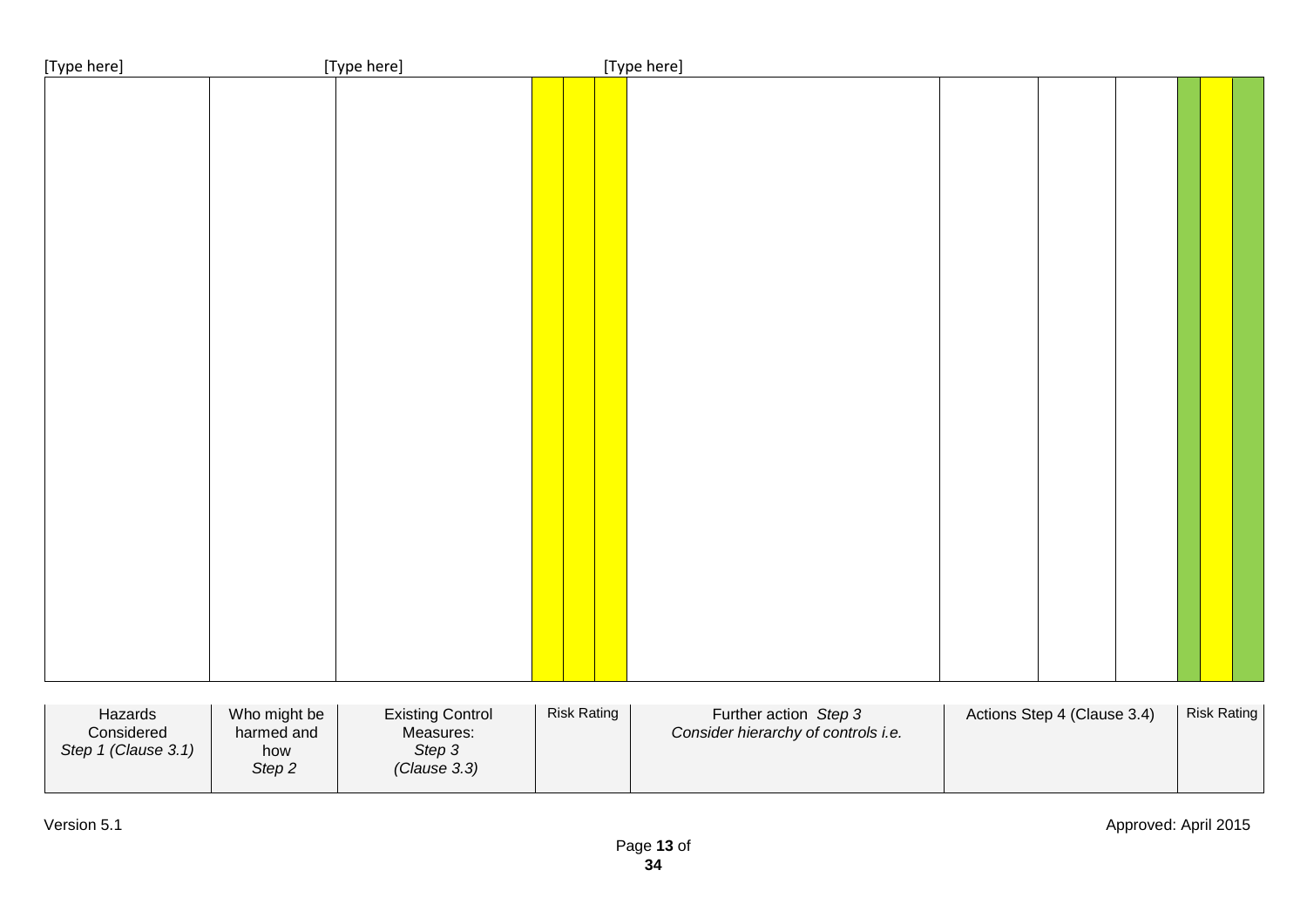| [Type here] |              | [Type here]                                                                                                                                                                                                                                                                                                                                                                                                                                                                                                                                                                                                                                                      |            |          |             | [Type here]                                                                                                                      |                                            |                               |                         |            |          |             |
|-------------|--------------|------------------------------------------------------------------------------------------------------------------------------------------------------------------------------------------------------------------------------------------------------------------------------------------------------------------------------------------------------------------------------------------------------------------------------------------------------------------------------------------------------------------------------------------------------------------------------------------------------------------------------------------------------------------|------------|----------|-------------|----------------------------------------------------------------------------------------------------------------------------------|--------------------------------------------|-------------------------------|-------------------------|------------|----------|-------------|
|             | (Clause 3.2) |                                                                                                                                                                                                                                                                                                                                                                                                                                                                                                                                                                                                                                                                  | Likelihood | Severity | Risk Rating | elimination, substitution, engineering<br>controls, signage/warning and/or<br>administrative controls, (PPE as a last<br>resort) | Who<br>(Name)                              | When<br>(Date)                | Com<br>plete<br>(Date)  | Likelihood | Severity | Risk Rating |
|             |              | Waste (i.e. used tissues,<br>disposable cloths, disposable<br>gloves) used during suspected<br>COVID-19 cases MUST be<br>managed by:-<br>Placing in a plastic<br>rubbish bag - tied when<br>full.<br>Plastic bag placed in a<br>second bin bag and<br>tied.<br>Bins MUST be<br>$\bullet$<br>emptied regularly<br>throughout the day<br>Stored for at least 72 hours, or<br>until a negative test is recorded<br>(whichever is sooner), in the<br>unused office opposite Student<br>Services, before it can be placed<br>in normal waste disposal<br>facilities. A log will be kept to<br>ensure it is disposed of<br>appropriately.<br>Follow NHS Test and Trace |            |          |             |                                                                                                                                  | Site Manager<br>and Cleaning<br>Supervisor | Immediate<br>and On-<br>Going | Remains<br>On-<br>Going |            |          |             |
|             |              | process.<br>Line Managers will maintain<br>regular contact with staff<br>members during periods of<br>absence and seek further advice<br>from HR where required.                                                                                                                                                                                                                                                                                                                                                                                                                                                                                                 |            |          |             |                                                                                                                                  |                                            |                               |                         |            |          |             |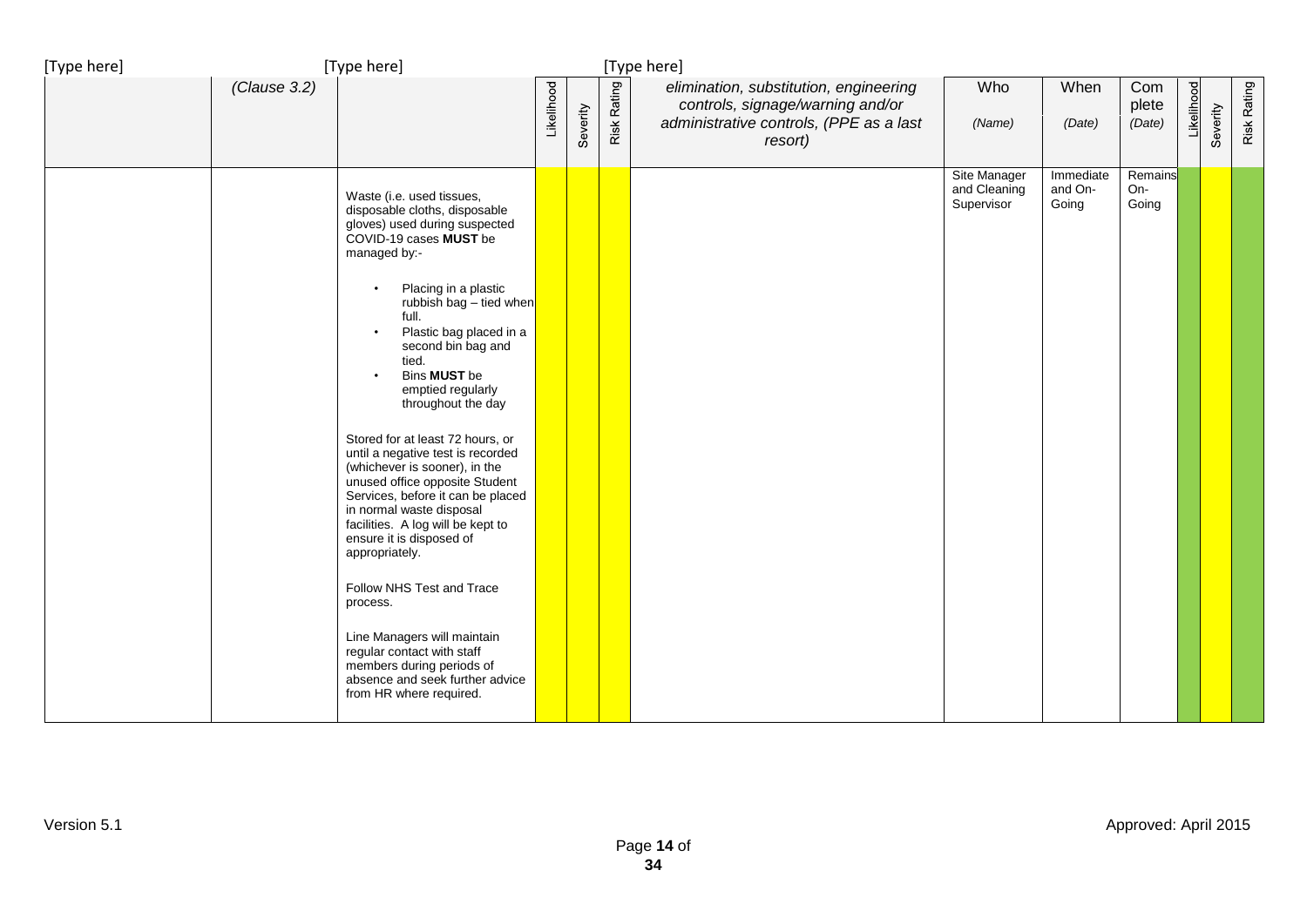| [Type here]                                                                      |                                                                                            | [Type here]                                                                                                                                                         |  | [Type here]                                                                                                                                                                                                                                                                                                                                  |                 |                               |               |  |
|----------------------------------------------------------------------------------|--------------------------------------------------------------------------------------------|---------------------------------------------------------------------------------------------------------------------------------------------------------------------|--|----------------------------------------------------------------------------------------------------------------------------------------------------------------------------------------------------------------------------------------------------------------------------------------------------------------------------------------------|-----------------|-------------------------------|---------------|--|
| Management of confirmed<br>cases of COVID-19<br>amongst the school<br>community. | Employees, pupils,<br>contractors<br>and<br>visitors may<br>be<br>exposed to COVID-<br>19. | Senior Leadership must ensure<br>they understand the NHS Test<br>and Trace process and how to<br>contact the local Public Health<br>England health protection team. |  | Contact information for local Public Health England<br>health protection teams are available via:<br>https://www.gov.uk/guidance/contacts-phe-<br>healthprotection-teams                                                                                                                                                                     | SL <sub>1</sub> | Immediate<br>and On-<br>Going | Septe<br>mber |  |
|                                                                                  |                                                                                            | Communicate to staff and<br>parents the arrangements for<br>NHS Test and Trace and their<br>responsibility to follow<br>requirements.                               |  | Staff to be informed of the NHS Test and Trace<br>process and their responsibilities to follow<br>requirements via induction session during Inset week.<br>Parents provided with information about NHS Test<br>and Trace process and their responsibilities to follow<br>requirements via wider School communications as<br>School re-opens. |                 |                               |               |  |

| Hazards<br>Considered | Who might be<br>harmed and    | <b>Existing Control</b><br>Measures: |        | <b>Risk Rating</b> |                        | Further action Step 3<br>Consider hierarchy of controls i.e.                                                                     | Actions Step 4 (Clause 3.4) |                |                        |                                                                   | <b>Risk Rating</b> |            |
|-----------------------|-------------------------------|--------------------------------------|--------|--------------------|------------------------|----------------------------------------------------------------------------------------------------------------------------------|-----------------------------|----------------|------------------------|-------------------------------------------------------------------|--------------------|------------|
| Step 1 (Clause 3.1)   | how<br>Step 2<br>(Clause 3.2) | Step 3<br>(Clause 3.3)               | ≑<br>≚ | €<br>ഗ്            | Γg<br>ഷ<br><b>Risk</b> | elimination, substitution, engineering controls,<br>signage/warning and/or administrative<br>controls, (PPE as a last<br>resort) | Who<br>(Name)               | When<br>(Date) | Com<br>plete<br>(Date) | ∸<br>$\cdot$ $-$<br>$\overline{\Phi}$<br>$\overline{\phantom{0}}$ | $-$<br>$\omega$    | ರಾ<br>Risk |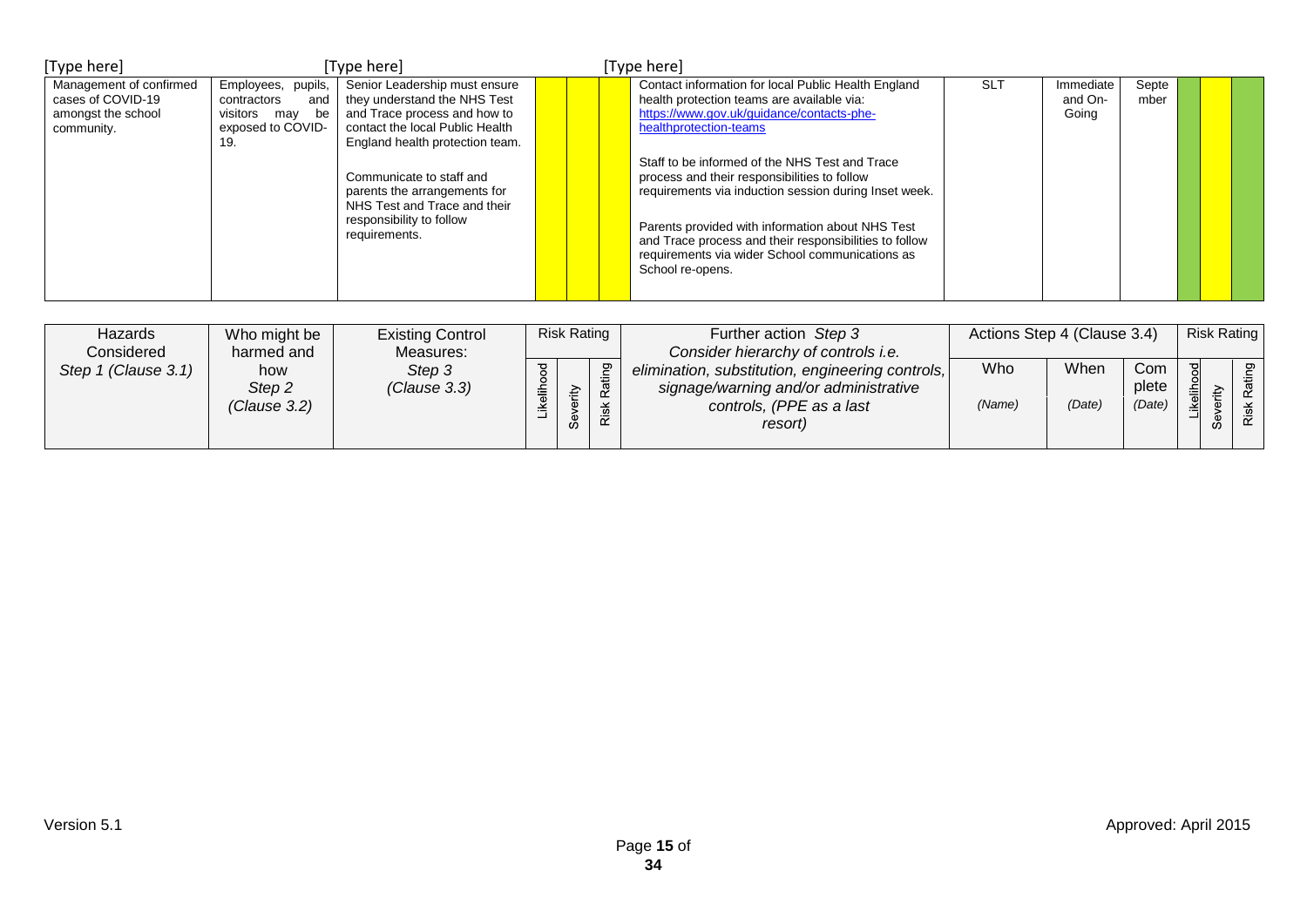| [Type here] | [Type here]                                                                                                                                                                                                                                                                                         | [Type here]                                                                                                                                                                                                                                                                                                                                                                                                                                   |                            |                   |              |                      |
|-------------|-----------------------------------------------------------------------------------------------------------------------------------------------------------------------------------------------------------------------------------------------------------------------------------------------------|-----------------------------------------------------------------------------------------------------------------------------------------------------------------------------------------------------------------------------------------------------------------------------------------------------------------------------------------------------------------------------------------------------------------------------------------------|----------------------------|-------------------|--------------|----------------------|
|             | Request staff and parents to<br>inform school immediately of the<br>results of a test and take action<br>accordingly.                                                                                                                                                                               | The NHS Test and Trace process includes:-<br>Staff and pupils MUST not come into school if<br>they have symptoms and must be sent home to                                                                                                                                                                                                                                                                                                     | Student<br><b>Services</b> | When<br>necessary | On-<br>Going |                      |
|             | Take immediate action to<br>contact the local health<br>protection team once aware of<br>someone who has attended<br>school has tested positive for<br>COVID-19.                                                                                                                                    | self-isolate if they develop them in school.<br>Book a test if displaying symptoms via:<br>https://www.gov.uk/guidance/coronaviruscovid-<br>19-getting-tested. All children can be tested,<br>including children under 5, but children aged 11<br>and under will need to be helped by their<br>parents/carers if using a home testing kit.<br>Provide details of anyone they have been in<br>close contact with if they were to test positive |                            |                   |              |                      |
|             | The local health protection team<br>will support the school and quide<br>them through actions. This will<br>include sending home<br>individuals who have been in<br>close contact with the person<br>testing positive advising them to<br>self-isolate for 10 days.                                 | for COVID-19 or if asked by NHS Test and<br>Trace.<br>Self-isolate if they have been in close contact<br>with someone who develops COVID-19<br>symptoms or someone who tests positive for<br>COVID-19.                                                                                                                                                                                                                                        |                            |                   |              |                      |
|             | A record of pupils and staff in<br>each group and any close<br>contact that takes place between<br>children and staff in different<br>groups MUST be maintained to<br>support the NHS Test and Trace<br>initiative. This must be a<br>proportionate recording process<br>and not overly burdensome. | You do not need to self-isolate if:<br>You're fully vaccinated (this means 14 days<br>have passed since your final dose of COVID-19<br>vaccine has been given by the NHS<br>You're under 18 years and 6 months old.<br>You're taking part, or have taken part, in a<br>COVID-19 medical trial.<br>You're not able to get vaccinated for medical<br>reasons.                                                                                   |                            |                   |              |                      |
|             | The names or details of people<br>with COVID-19 MUST not be<br>shared unless essential to<br>protect others.                                                                                                                                                                                        | COVID-19 tests can be booked via the links below:-<br>https://www.nhs.uk/conditions/coronaviruscovid-<br>19/testing-and-tracing/<br>https://www.gov.uk/guidance/coronaviruscovid-<br>19-getting-tested<br>Ordered by phone NHS 119 (for those without                                                                                                                                                                                         |                            |                   |              |                      |
|             | Evidence of negative test results<br>or other medical evidence MUST<br>not be requested before<br>admitting children or welcoming<br>them back after a period of self-<br>isolation.                                                                                                                | access to the internet).<br>On receiving test results the following action must be<br>taken:-<br>A negative test result $-$ if they feel well and no<br>longer have COVID-19 symptoms they can stop<br>self-isolating. Other members of their                                                                                                                                                                                                 |                            |                   |              |                      |
| Version 5.1 | If two or more confirmed cases<br>are received within 14 days, or<br>an overall rise in sickness<br>absence where COVID-19 is<br>suspected, then work must<br>continue with the local health                                                                                                        | household can stop self-isolating.<br>A positive test result – follow the stay at home<br>guidance and MUST continue to self-isolate for<br>10 days.                                                                                                                                                                                                                                                                                          |                            |                   |              | Approved: April 2015 |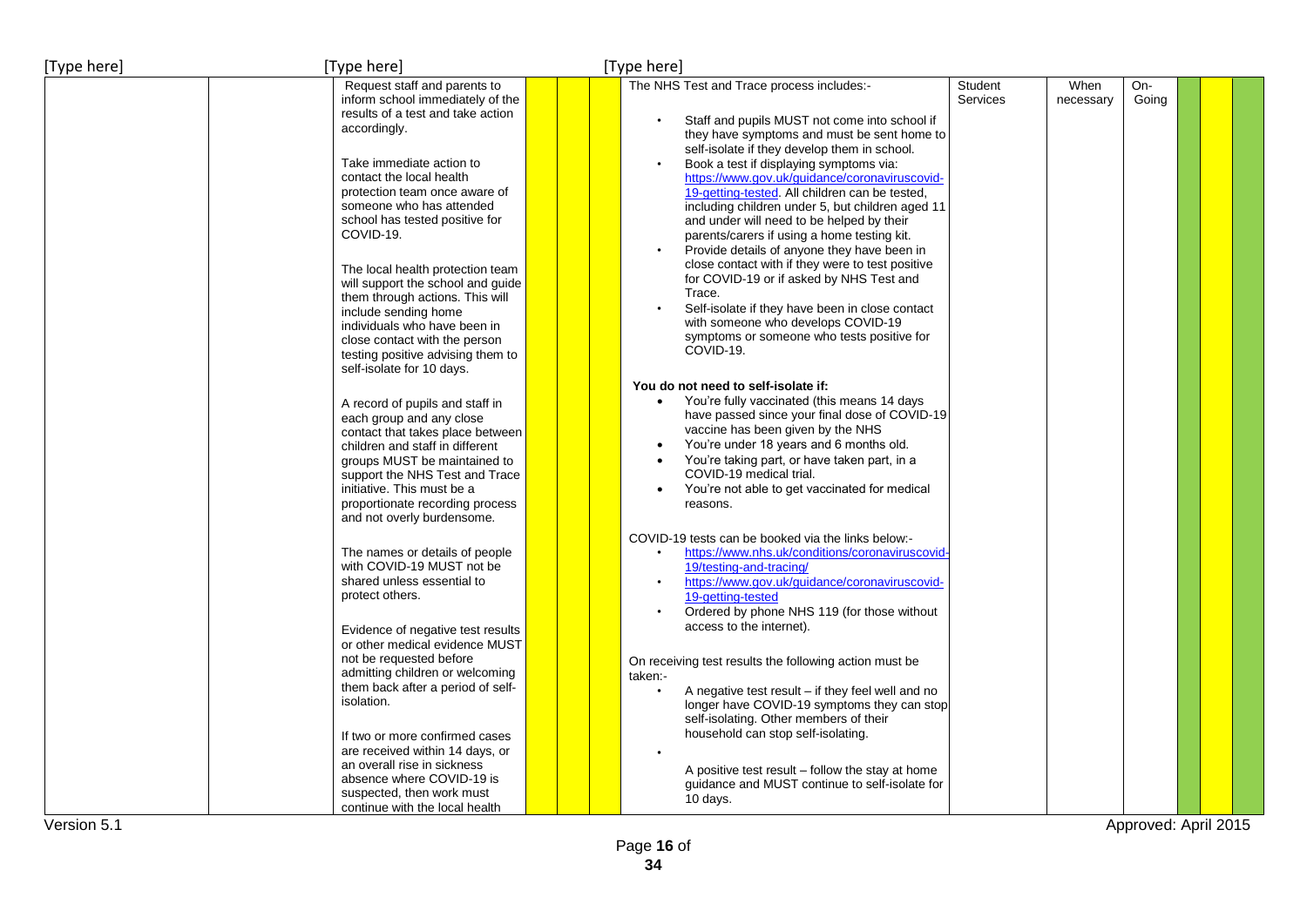| [Type here] | [Type here]                                                | [Type here] |  |
|-------------|------------------------------------------------------------|-------------|--|
|             | protection team to act to reduce<br>a possible outbreak.   |             |  |
|             | Develop contingency plans for<br>possible local outbreaks. |             |  |
|             |                                                            |             |  |
|             |                                                            |             |  |
|             |                                                            |             |  |
|             |                                                            |             |  |
|             |                                                            |             |  |
|             |                                                            |             |  |
|             |                                                            |             |  |
|             |                                                            |             |  |
|             |                                                            |             |  |
|             |                                                            |             |  |
|             |                                                            |             |  |
|             |                                                            |             |  |

| Hazards |  | <b>Risk Rating</b> | Step 3<br>rurther<br>r action. | (Clause 3.4)<br>Actions Step 4 (0) | Risk<br>∵ Rating l |
|---------|--|--------------------|--------------------------------|------------------------------------|--------------------|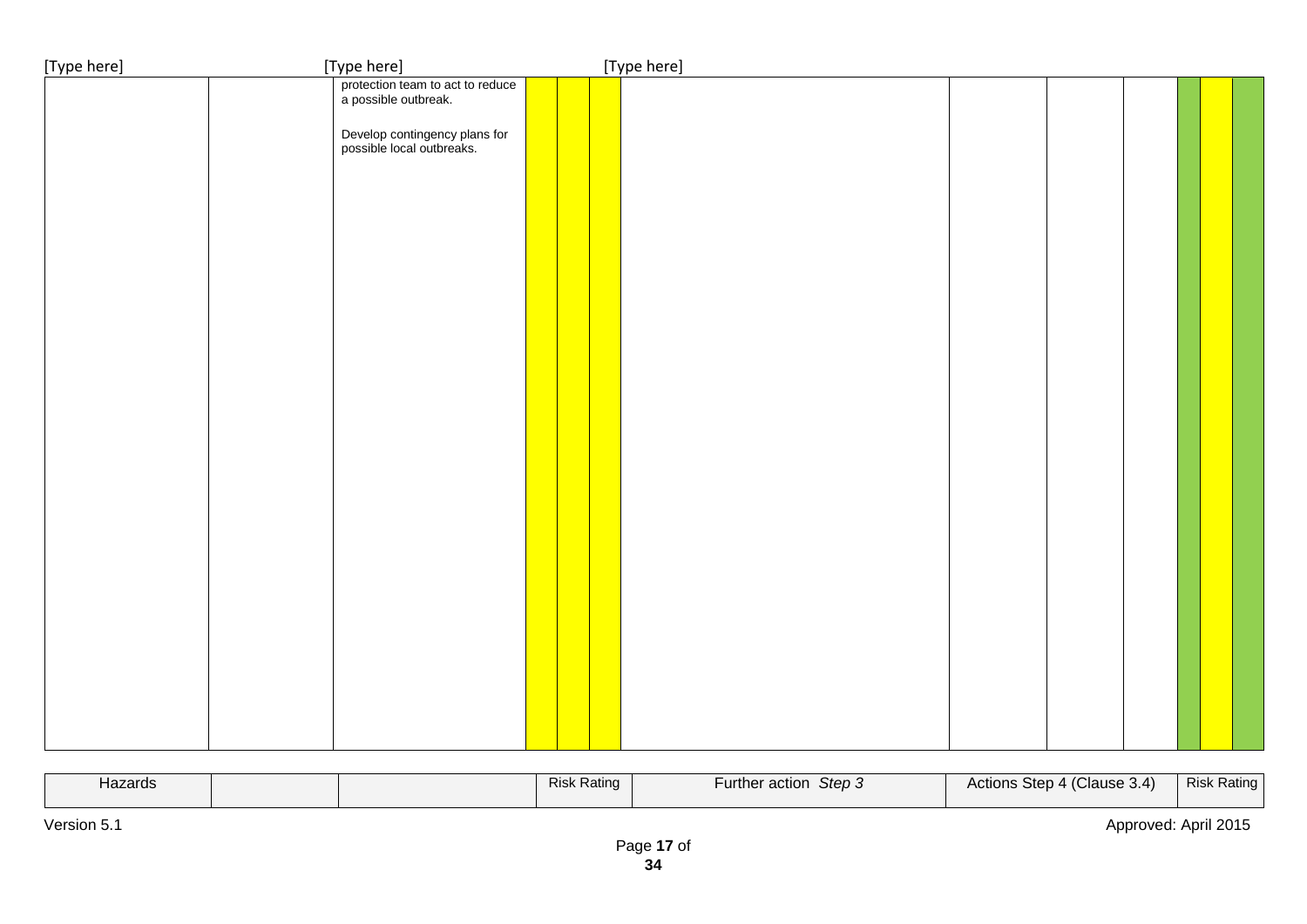| [Type here]                       |                                                             | [Type here]                                                    |            |          |             | [Type here]                                                                                                                                                                                                                                                                                                                                                                                                                                                                                                                                                                                                                                                                                                                                                                                                                                                                                                                                                                                                                                                                                                                                                                                                                                                                                                                                                                                               |               |                   |                        |            |          |             |
|-----------------------------------|-------------------------------------------------------------|----------------------------------------------------------------|------------|----------|-------------|-----------------------------------------------------------------------------------------------------------------------------------------------------------------------------------------------------------------------------------------------------------------------------------------------------------------------------------------------------------------------------------------------------------------------------------------------------------------------------------------------------------------------------------------------------------------------------------------------------------------------------------------------------------------------------------------------------------------------------------------------------------------------------------------------------------------------------------------------------------------------------------------------------------------------------------------------------------------------------------------------------------------------------------------------------------------------------------------------------------------------------------------------------------------------------------------------------------------------------------------------------------------------------------------------------------------------------------------------------------------------------------------------------------|---------------|-------------------|------------------------|------------|----------|-------------|
| Considered<br>Step 1 (Clause 3.1) | Who might be<br>harmed and<br>how<br>Step 2<br>(Clause 3.2) | <b>Existing Control</b><br>Measures:<br>Step 3<br>(Clause 3.3) | Likelihood | Severity | Risk Rating | Consider hierarchy of controls i.e.<br>elimination, substitution, engineering<br>controls, signage/warning and/or<br>administrative controls, (PPE as a last<br>resort)                                                                                                                                                                                                                                                                                                                                                                                                                                                                                                                                                                                                                                                                                                                                                                                                                                                                                                                                                                                                                                                                                                                                                                                                                                   | Who<br>(Name) | When<br>(Date)    | Com<br>plete<br>(Date) | Likelihood | Severity | Risk Rating |
|                                   |                                                             |                                                                |            |          |             | To assist with the NHS Test and Trace Process, close BOM<br>contact means:-<br>Direct close contacts – face to face contact<br>$\bullet$<br>with an infected individual for any length of<br>time, within 1m, including being coughed<br>on, a face to face conversation, or<br>unprotected physical contact (skin to skin).<br>Proximity contacts - extended close contact<br>$\bullet$<br>(within $1 - 2$ metres for more than 15<br>minutes) with an infected individual.<br>Travelling in a small vehicle with an infected<br>$\bullet$<br>person.<br>In some instances, a positive case of COVID-19<br>may require reporting to the Health and Safety<br>Executive (HSE) under the RIDDOR Regulations<br>2013:<br>An unintended incident at work has led to<br>$\bullet$<br>someone's possible or actual exposure to<br>coronavirus. This must be reported as a<br>dangerous occurrence.<br>A worker has been diagnosed as having<br>COVID-19 and there is reasonable<br>evidence that it was caused by exposure at<br>work. This must be reported as a case of<br>disease, or;<br>A worker dies as a result of occupational<br>$\bullet$<br>exposure to coronavirus.<br>Before submitting the RIDDOR report, the Chief<br>Operations Officer for the Trust must be informed.<br>Where required, the H&S Team at NCC may be<br>contacted for further advice and support via<br>hands@nottscc.gov.uk. |               | When<br>necessary | On-<br>going           |            |          |             |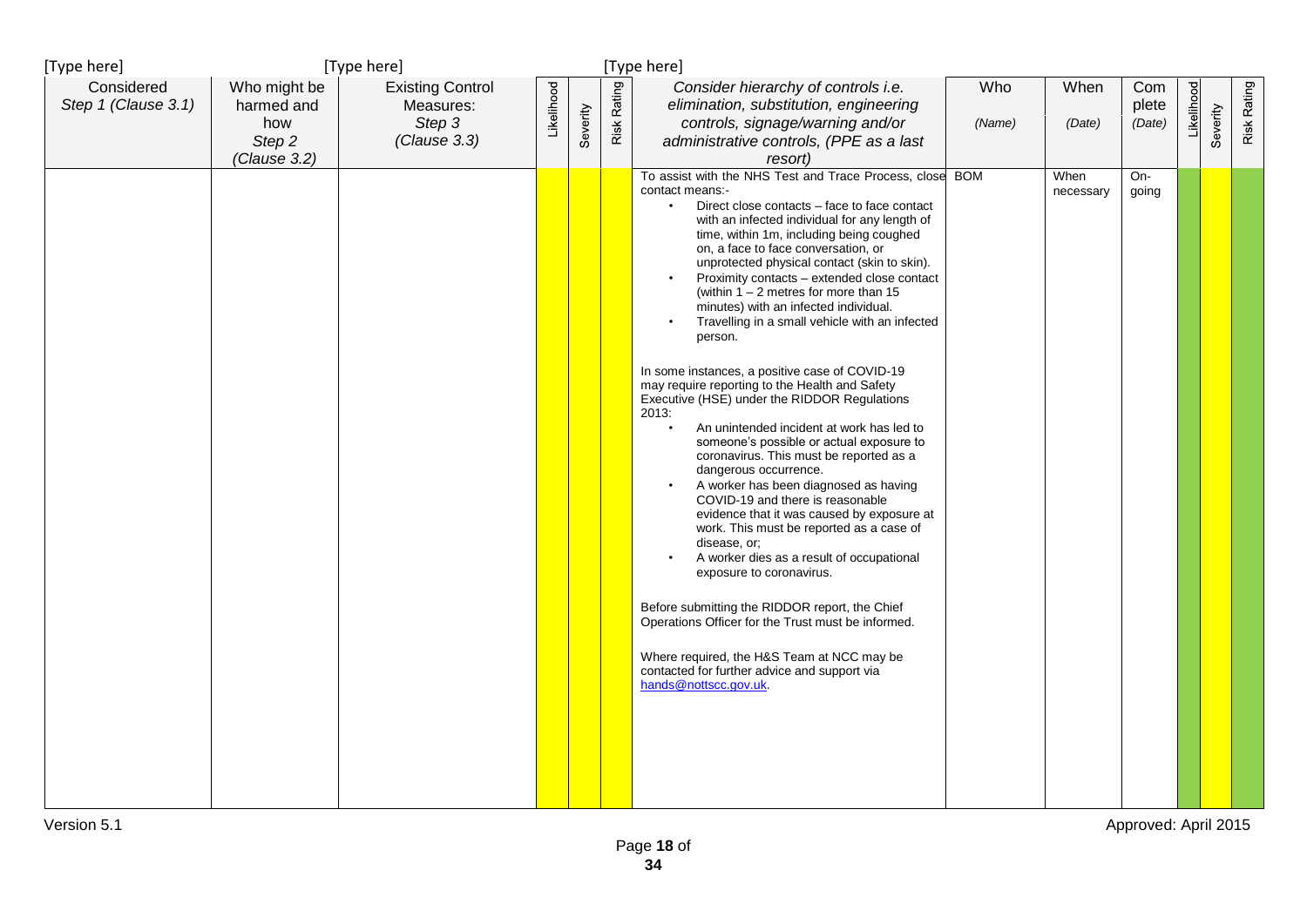| [Type here]                               |                                                                                    | [Type here]                                                                                                                                                                           |  | [Type here]                                                                                                                                                                                                                                                                                |  |  |  |
|-------------------------------------------|------------------------------------------------------------------------------------|---------------------------------------------------------------------------------------------------------------------------------------------------------------------------------------|--|--------------------------------------------------------------------------------------------------------------------------------------------------------------------------------------------------------------------------------------------------------------------------------------------|--|--|--|
|                                           |                                                                                    |                                                                                                                                                                                       |  |                                                                                                                                                                                                                                                                                            |  |  |  |
| Pupils / staff will transmit<br>COVID-19. | Employees, pupils,<br>contractors and<br>visitors may be<br>exposed to<br>COVID19. | Individuals (including staff,<br>pupils, visitors, contractors etc.)<br>MUST not come into school if<br>they have COVID-19 symptoms<br>or have tested positive in the last<br>10 days |  | All staff, pupils, contractors and visitors will be<br>required to wash their hands for 20 seconds with<br>soap and water, remembering the importance of<br>proper drying;<br>Before leaving home<br>$\bullet$<br>On arrival at school<br>$\bullet$<br>After using the toilet<br>$\bullet$ |  |  |  |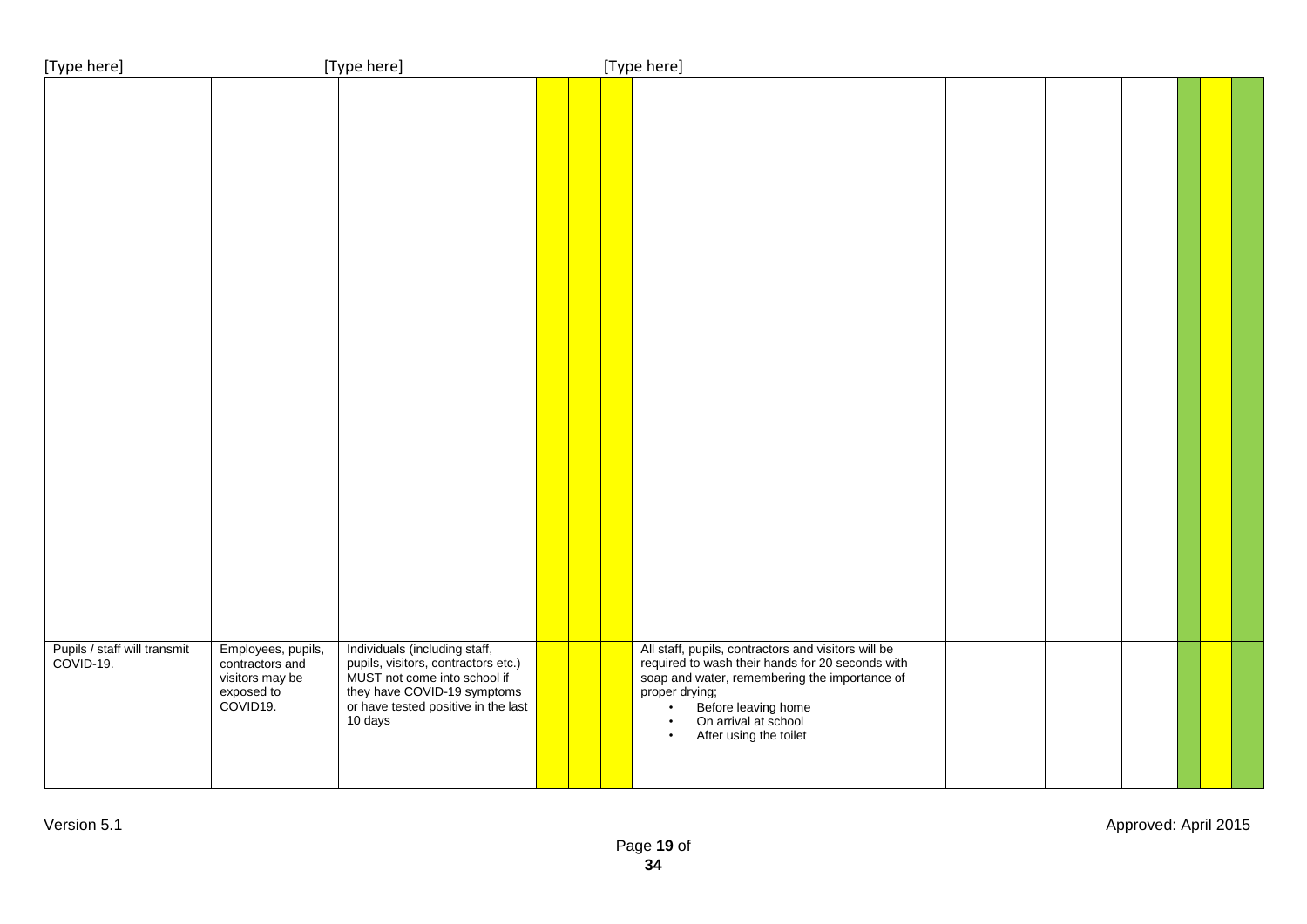| [Type here]           |                            | Type herel                           |                                    |                    |     | [Type here]                                                                |                             |        |               |        |                    |           |
|-----------------------|----------------------------|--------------------------------------|------------------------------------|--------------------|-----|----------------------------------------------------------------------------|-----------------------------|--------|---------------|--------|--------------------|-----------|
| Hazards<br>Considered | Who might be<br>harmed and | <b>Existing Control</b><br>Measures: |                                    | <b>Risk Rating</b> |     | Further action Step 3<br>Consider hierarchy of controls i.e.               | Actions Step 4 (Clause 3.4) |        |               |        | <b>Risk Rating</b> |           |
| Step 1 (Clause 3.1)   | how<br>Step 2              | Step 3<br>(Clause 3.3)               |                                    | ξİ                 | 0   | elimination, substitution, engineering<br>controls, signage/warning and/or | Who                         | When   | Com∵<br>plete | 밍      | ≐                  | Ō<br>atir |
|                       | (Clause 3.2)               |                                      | ikelih<br>$\overline{\phantom{0}}$ | ৳<br>δ<br>w        | isk | administrative controls, (PPE as a last<br>resort)                         | (Name)                      | (Date) | (Date)        | ikelih | S                  | Risk      |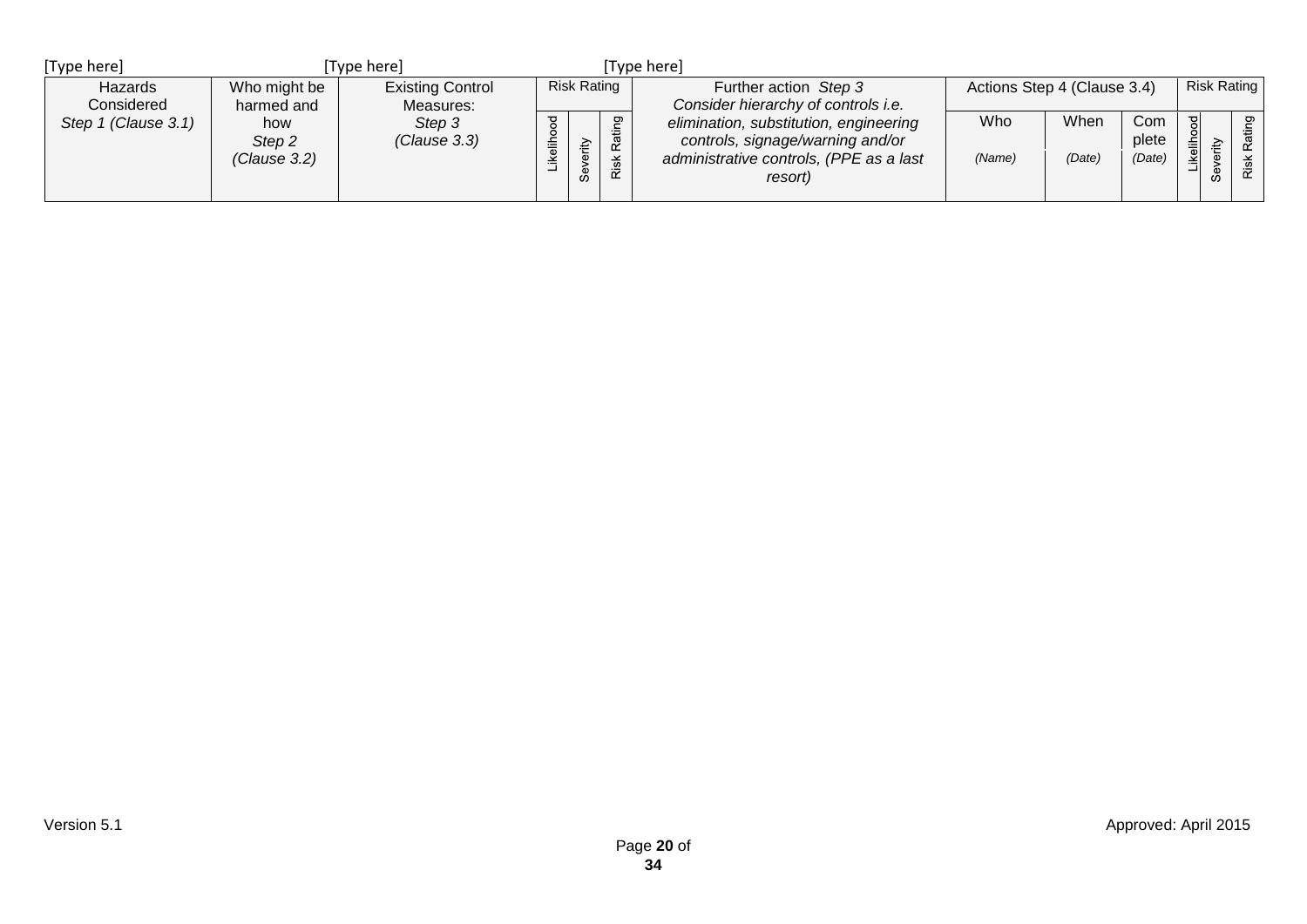| All those within the school,<br>including, teaching staff, support<br>staff, pupils, visitors and<br>contractors <b>MUST</b> follow current<br>advice.<br>Signage will be displayed<br>around school to indicate any                                                    | BOM / Site<br>After breaks / sporting activities<br>Immediate<br>Sept<br>Manager<br>and On-<br>2020<br>When changing rooms<br>$\bullet$<br>Before food preparation<br>Going<br>When changing rooms<br>Cleaning<br>Remai<br>Before and after eating any food (inc.<br>Supervisor<br>Immediate<br>ns On-<br>snacks)                                                                                                                                                                                              |
|-------------------------------------------------------------------------------------------------------------------------------------------------------------------------------------------------------------------------------------------------------------------------|----------------------------------------------------------------------------------------------------------------------------------------------------------------------------------------------------------------------------------------------------------------------------------------------------------------------------------------------------------------------------------------------------------------------------------------------------------------------------------------------------------------|
|                                                                                                                                                                                                                                                                         | Going<br>Before leaving school<br>$\bullet$<br>Remai                                                                                                                                                                                                                                                                                                                                                                                                                                                           |
| local arrangements e.g. one way<br>systems, hand sanitising<br>stations and for parents and<br>visitors on arrival to site and<br>when leaving. The sign in<br>system will make provision to<br>obtain visitors' contact<br>information for test and trace<br>purposes. | Site Manager<br>Cleaning Supervisor will be responsible for checking<br>ns On-<br>and Cleaning<br>stocks of soap and hand drying facilities throughout<br>Immediate<br>Going<br>Supervisor<br>each day. Daytime staff, in particular those on the<br>and On-<br>cleaning rota, to report any issues.<br>Going<br>Government guidance relating to reopening schools,<br>https://www.gov.uk/government/publications/actionsfor-<br>schools-during-the-coronavirus-<br>outbreak/guidance-for-full-opening-schools |
| All staff, pupils, contractors and<br>visitors are required to wash<br>their hands at regular intervals<br>throughout the day and hand<br>sanitising stations will be located<br>at all entry and exit points of the<br>building.                                       | Tissues to be made available for all classrooms in use<br>and readily available throughout the site.<br>All classrooms will be provided with a 'teacher pack'<br>to allow any member of staff to wipe down surfaces<br>as they see fit to do so. For the avoidance of doubt, it<br>is not a mandatory requirement that staff use this                                                                                                                                                                          |
| Hand sanitiser will be provided<br>to all pupils and staff on a daily<br>basis which they are able to use<br>freely. This will be in fixed<br>locations.<br>Classroom and office windows                                                                                | however the provision will be made available.<br>Wall mount hand sanitiser units will be located on all<br>entrances / exit points to site, in all entrances / exits to<br>blocks and on all classrooms where pupils enter from<br>the external door. They will also be available in all<br>communal areas such as Reception, Student Services                                                                                                                                                                 |
| and doors to be left open where<br>possible to ensure as much<br>circulation of air as possible.<br>For the avoidance of doubt this<br><b>MUST</b> not apply to any fire<br>doors which are used for fire<br>containment.                                               | and staff areas.                                                                                                                                                                                                                                                                                                                                                                                                                                                                                               |
| Staff to reinforce messages (to<br>pupils and others) to:-<br>Avoid touching<br>eyes, nose and<br>mouth with                                                                                                                                                            |                                                                                                                                                                                                                                                                                                                                                                                                                                                                                                                |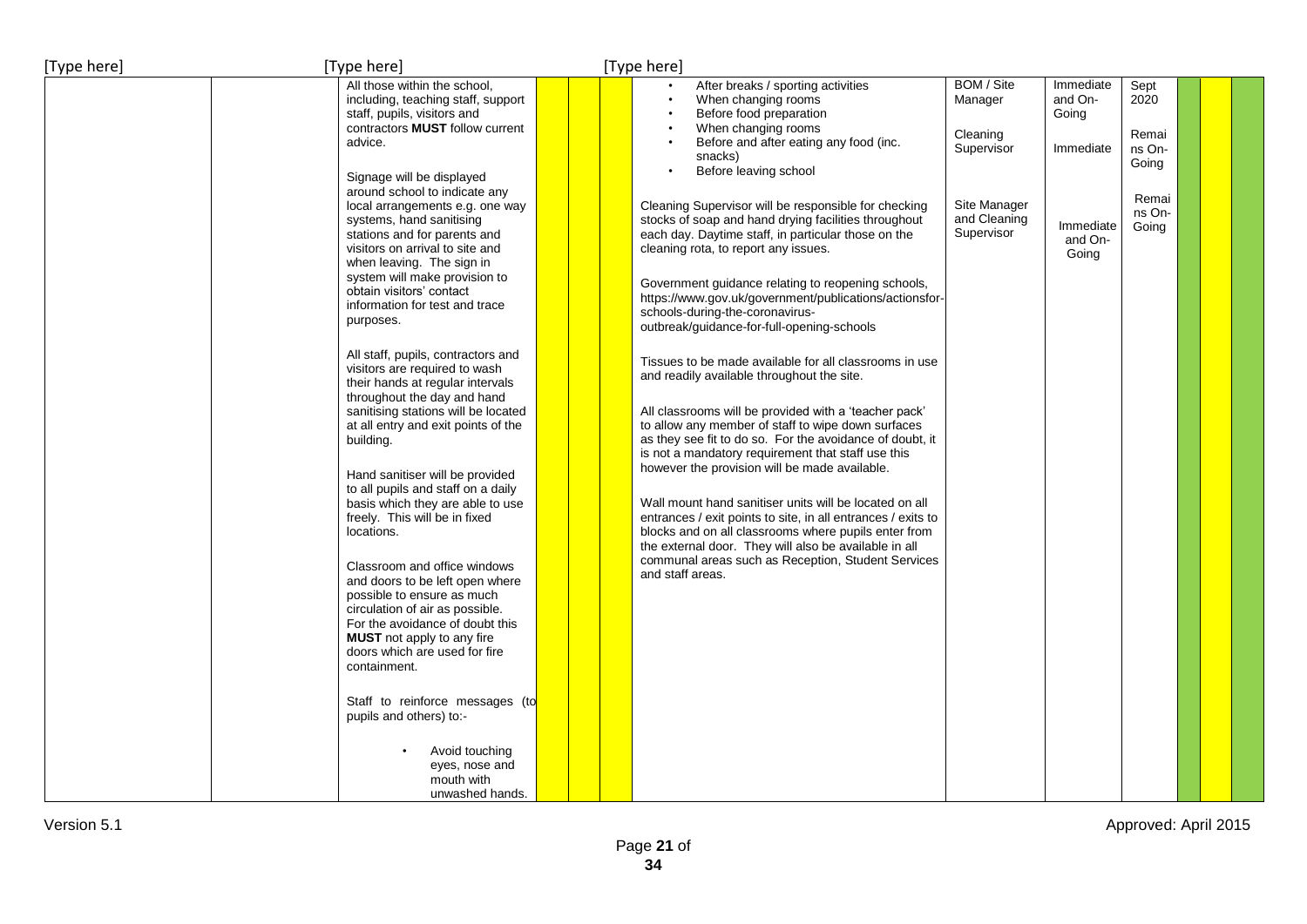| [Type here]<br>[Type here] |                            |                                      |              |                    | [Type here] |                                                                            |                             |        |              |   |             |      |
|----------------------------|----------------------------|--------------------------------------|--------------|--------------------|-------------|----------------------------------------------------------------------------|-----------------------------|--------|--------------|---|-------------|------|
| Hazards<br>Considered      | Who might be<br>harmed and | <b>Existing Control</b><br>Measures: |              | <b>Risk Rating</b> |             | Further action Step 3<br>Consider hierarchy of controls i.e.               | Actions Step 4 (Clause 3.4) |        |              |   | Risk Rating |      |
| Step 1 (Clause 3.1)        | how<br>Step <sub>2</sub>   | Step 3<br>(Clause 3.3)               | ರ<br>ikeliho |                    | တ           | elimination, substitution, engineering<br>controls, signage/warning and/or | Who                         | When   | Com<br>plete | 눇 | ₹           | ρņ   |
|                            | (Clause 3.2)               |                                      | –            | Severity           | <b>Risk</b> | administrative controls, (PPE as a last<br>resort)                         | (Name)                      | (Date) | (Date)       | ≚ | Φ<br>Ō      | Risk |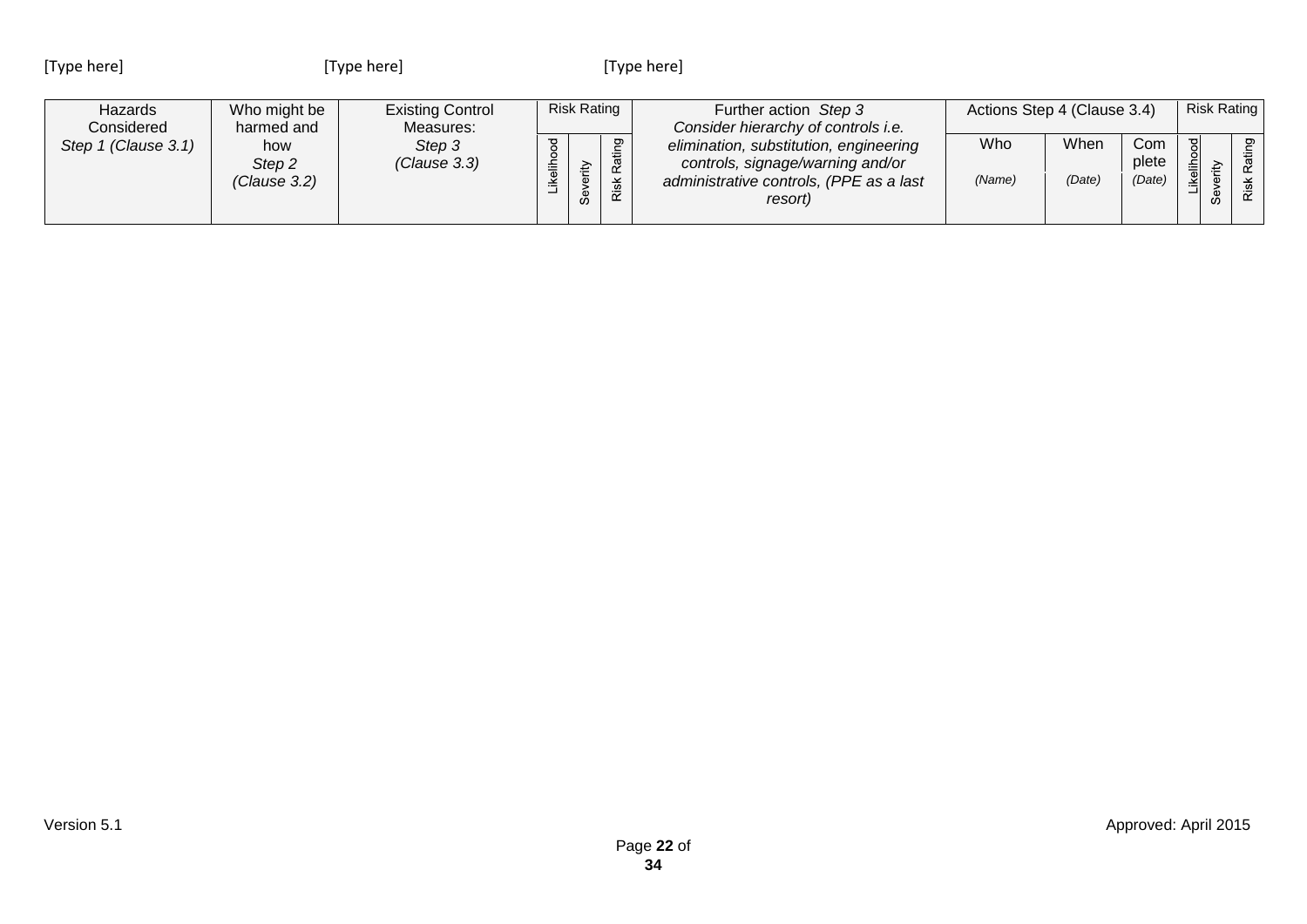| [Type here] | [Type here]                                                                                                                                                                           | [Type here]                                                                                                                                                                                                                                                                                                                                                                    |  |
|-------------|---------------------------------------------------------------------------------------------------------------------------------------------------------------------------------------|--------------------------------------------------------------------------------------------------------------------------------------------------------------------------------------------------------------------------------------------------------------------------------------------------------------------------------------------------------------------------------|--|
|             | Wash hands<br>immediately after<br>doing so.<br>Catch it, Bin it, Kill<br>$\bullet$<br>it. Cover cough /<br>sneeze with tissue,<br>putting tissue in<br>the bin and<br>washing hands. | Alcohol free hand sanitiser to be used widely across<br>the School and specifically for pupil use to remove<br>any concern around alcohol based sanitisers. Alcohol<br>based sanitisers will only be used for visitor entrances<br>or for staff.<br>Canteen staff, including Middays will be provided with<br>appropriate PPE include Visors, Gloves and<br>Disposable aprons. |  |
|             | Tissues will be available in<br>classrooms and bins to dispose<br>of.                                                                                                                 | Flu vaccine offered to all School staff, and<br>encouraged, as part of the yearly vaccination<br>programme.                                                                                                                                                                                                                                                                    |  |
|             | Where a sink is not nearby,<br>hand gel (of at least 60% alcohol<br>content) in classrooms / other<br>learning environments.                                                          |                                                                                                                                                                                                                                                                                                                                                                                |  |
|             | Use of hand gel and accessibility<br>to children is risk assessed<br>within a COSHH assessment<br>and MSDS sheet is available.<br>Specific consideration to<br>ingestion and fire.    |                                                                                                                                                                                                                                                                                                                                                                                |  |
|             |                                                                                                                                                                                       |                                                                                                                                                                                                                                                                                                                                                                                |  |
|             |                                                                                                                                                                                       |                                                                                                                                                                                                                                                                                                                                                                                |  |
|             |                                                                                                                                                                                       |                                                                                                                                                                                                                                                                                                                                                                                |  |

| Hazards | <b>Risk Rating</b> | Step 3<br>-urther<br>r action. | Actions Step 4 (Clause 3. | Risk F<br>Rating |
|---------|--------------------|--------------------------------|---------------------------|------------------|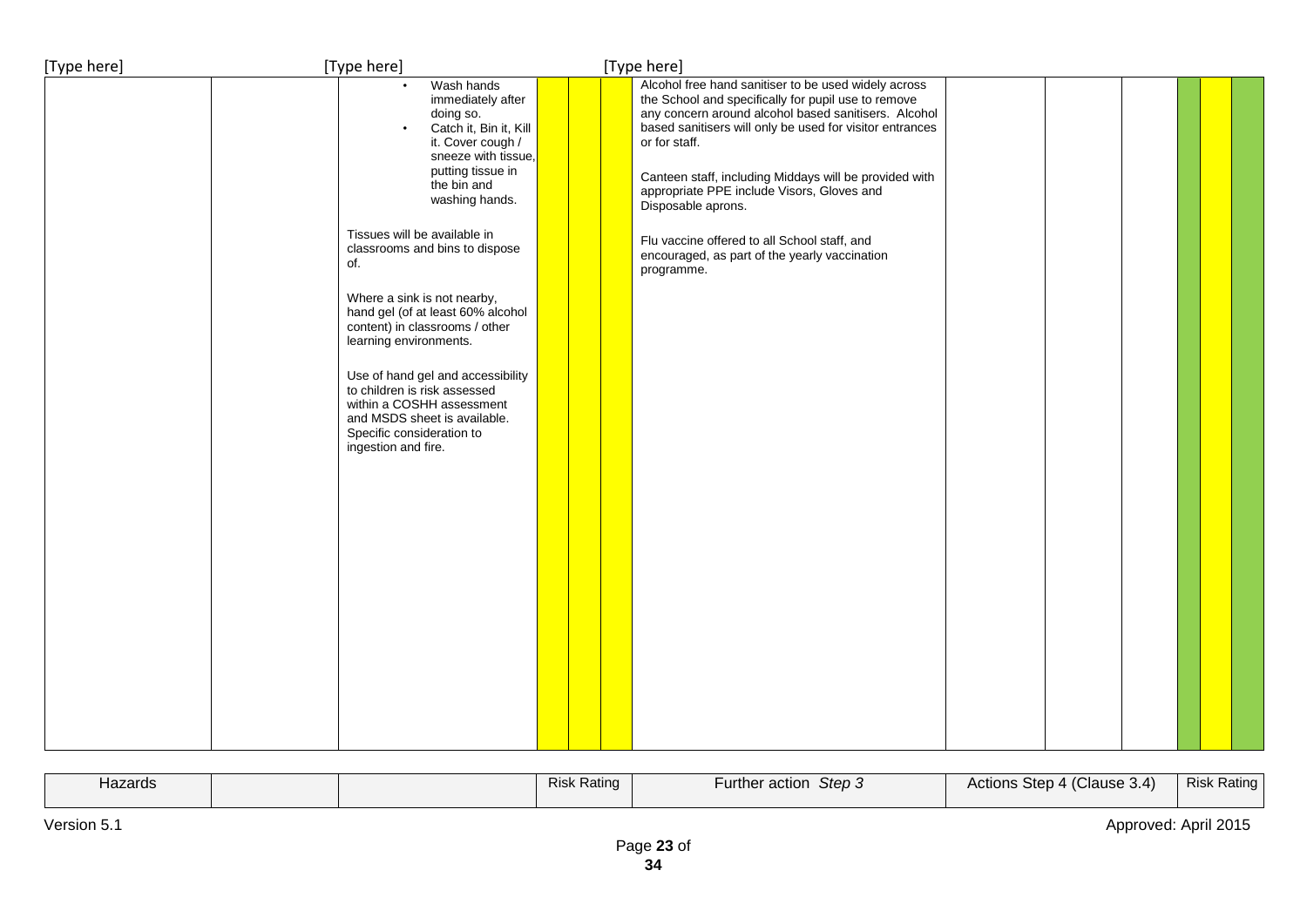| [Type here]                       |                                             | [Type here]                                                    |            |          |             | [Type here]                                                                                                                                                  |               |                |                        |         |          |             |
|-----------------------------------|---------------------------------------------|----------------------------------------------------------------|------------|----------|-------------|--------------------------------------------------------------------------------------------------------------------------------------------------------------|---------------|----------------|------------------------|---------|----------|-------------|
| Considered<br>Step 1 (Clause 3.1) | Who might be<br>harmed and<br>how<br>Step 2 | <b>Existing Control</b><br>Measures:<br>Step 3<br>(Clause 3.3) | Likelihood | Severity | Risk Rating | Consider hierarchy of controls i.e.<br>elimination, substitution, engineering<br>controls, signage/warning and/or<br>administrative controls, (PPE as a last | Who<br>(Name) | When<br>(Date) | Com<br>plete<br>(Date) | Likelih | Severity | Risk Rating |
|                                   | (Clause 3.2)                                |                                                                |            |          |             | resort)                                                                                                                                                      |               |                |                        |         |          |             |
|                                   |                                             |                                                                |            |          |             |                                                                                                                                                              |               |                |                        |         |          |             |

| Hazards<br>Considered | Who might be<br>harmed and               | <b>Existing Control</b><br>Measures: |                         | <b>Risk Rating</b> |                  | Further action Step 3<br>Consider hierarchy of controls i.e.                                                                     | Actions Step 4 (Clause 3.4) |                |                         |        |              | <b>Risk Rating</b>        |
|-----------------------|------------------------------------------|--------------------------------------|-------------------------|--------------------|------------------|----------------------------------------------------------------------------------------------------------------------------------|-----------------------------|----------------|-------------------------|--------|--------------|---------------------------|
| Step 1 (Clause 3.1)   | how<br>Step <sub>2</sub><br>(Clause 3.2) | Step 3<br>(Clause 3.3)               | $\sigma$<br>∘<br>ikelih | ₹<br>Φ<br>Φ        | $\sigma$<br>Risk | elimination, substitution, engineering<br>controls, signage/warning and/or<br>administrative controls, (PPE as a last<br>resort) | Who<br>(Name)               | When<br>(Date) | Com⊹<br>plete<br>(Date) | ikelih | <sub>0</sub> | ഊ<br>꼯<br>$\ddot{\alpha}$ |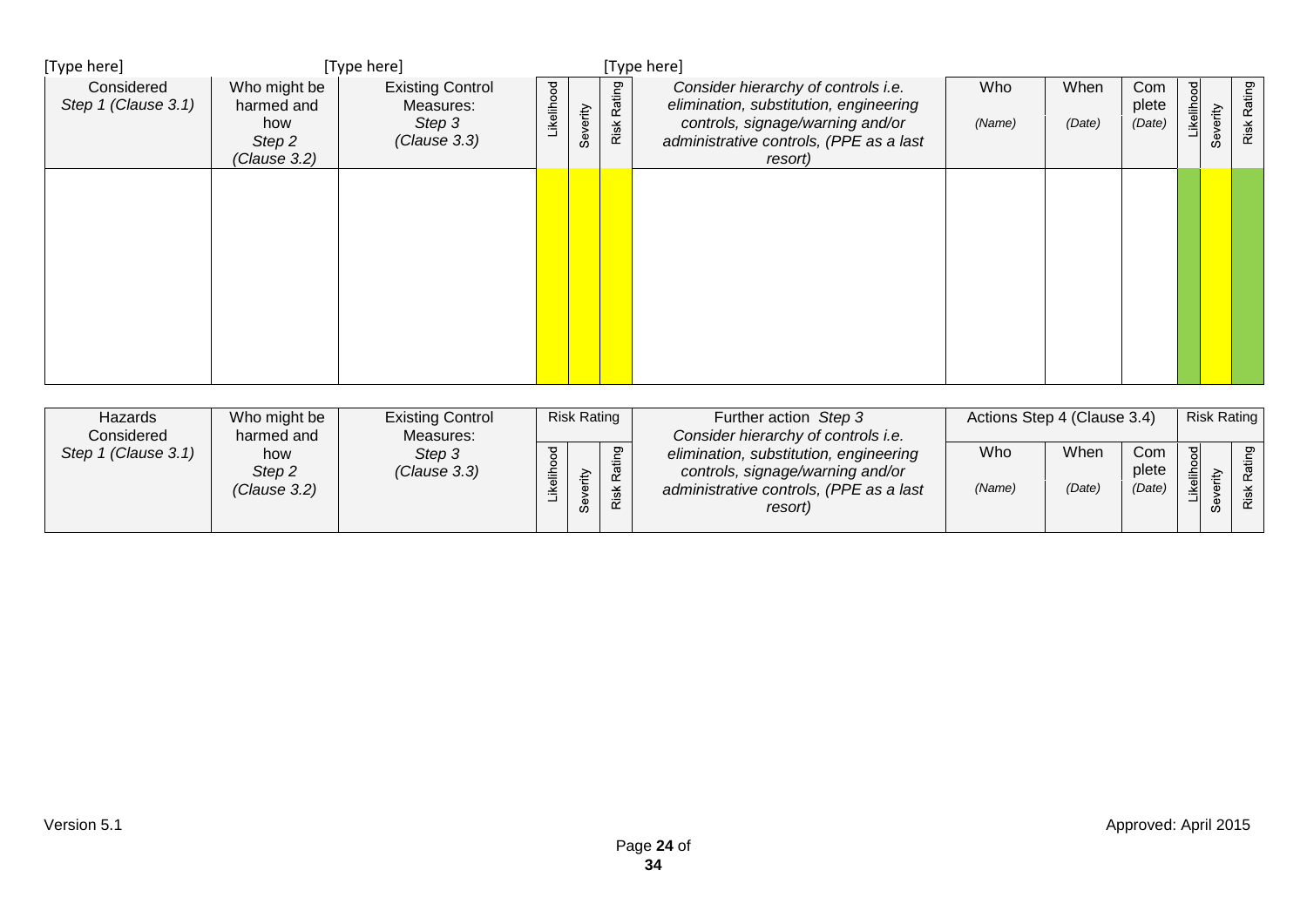| [Type here]                                                      |                                                                                       | [Type here]                                                                                                                                                                                                                                                                                                                                                                                |  | [Type here]                                                                                                                                                                                                                                                                                                                                                                                                                                                                                                                                                                                                                                                                                           |                                           |                                            |                                          |  |  |
|------------------------------------------------------------------|---------------------------------------------------------------------------------------|--------------------------------------------------------------------------------------------------------------------------------------------------------------------------------------------------------------------------------------------------------------------------------------------------------------------------------------------------------------------------------------------|--|-------------------------------------------------------------------------------------------------------------------------------------------------------------------------------------------------------------------------------------------------------------------------------------------------------------------------------------------------------------------------------------------------------------------------------------------------------------------------------------------------------------------------------------------------------------------------------------------------------------------------------------------------------------------------------------------------------|-------------------------------------------|--------------------------------------------|------------------------------------------|--|--|
| COVID-19 transmission via<br>the physical school<br>environment. | pupils,<br>Employees,<br>contractors and<br>visitors may be<br>exposed to<br>COVID19. | Cleaning regime reviewed to<br>provide extra attention to hand<br>contact points, hard surfaces,<br>banister rails and toilet spaces<br>are cleaned throughout the<br>school day with touch points,<br>including toilets seats cleaned<br>every hour where possible.                                                                                                                       |  | The Site Manager will be responsible for checking<br>stock of cleaning products and resources.<br>Government guidance relating to cleaning and waste<br>management in non-healthcare setting will be<br>followed. This is available via:<br>https://www.gov.uk/government/publications/covid-<br>19decontamination-in-non-healthcare-settings                                                                                                                                                                                                                                                                                                                                                         | Site Manager /<br>Cleaning<br>Supervisor  | Immediate                                  | On-<br>going                             |  |  |
|                                                                  |                                                                                       | Prop doors open, where safe to<br>do so (considering fire safety<br>and safeguarding), to limit use of<br>door handles and aid ventilation.<br>Fire doors <b>MUST</b> not be<br>propped open where they are to<br>aid fire containment.<br>Bins for tissues to be emptied<br>throughout the day.<br>Internal in day cleaning regimes<br>to focus on touch points during<br>the school day. |  | If storing waste, prior to disposal due to confirmed or<br>suspected COVID-19 ensure this does not create any<br>additional hazards:<br>Fire risk<br>$\bullet$<br>Impede emergency exit routes<br>Trip hazard.<br>$\bullet$<br>The SR41 COSHH Assessment Form and additional<br>quidance relating to hazardous substances is<br>available on the Nottinghamshire Schools Portal at:<br>https://www.nottinghamshire.gov.uk/schoolsportal/hea<br>Ith-and-safety/premises-health-and-safety-file-<br>yellowfolder/15-hazardous-substances-coshh<br>NOVA Education Trust -have added additional<br>quidance on COVID-19 H & V and will be followed to<br>ensure appropriate implementation within School. | Site Manager<br>/ TGR<br>Cleaning<br>Team | Immediate<br>Immediate<br>and On-<br>Going | On-<br>going<br>Remai<br>ns On-<br>Going |  |  |

| Hazards<br>Considered | Who might be<br>harmed and               | <b>Existing Control</b><br>Measures: |                                         | <b>Risk Rating</b> |                      | Further action Step 3<br>Consider hierarchy of controls i.e.                                                                     | Actions Step 4 (Clause 3.4) |                |                        |     |   | <b>Risk Rating</b> |
|-----------------------|------------------------------------------|--------------------------------------|-----------------------------------------|--------------------|----------------------|----------------------------------------------------------------------------------------------------------------------------------|-----------------------------|----------------|------------------------|-----|---|--------------------|
| Step 1 (Clause 3.1)   | how<br>Step <sub>2</sub><br>(Clause 3.2) | Step 3<br>(Clause 3.3)               | $\sigma$<br>$\circ$<br>ikelih<br>$\sim$ | ₹<br>৳<br>δ.<br>w  | Ō<br>Ra<br>УSI.<br>Œ | elimination, substitution, engineering<br>controls, signage/warning and/or<br>administrative controls, (PPE as a last<br>resort) | Who<br>(Name)               | When<br>(Date) | Com<br>plete<br>(Date) | $-$ | ∽ | ting<br>Risk       |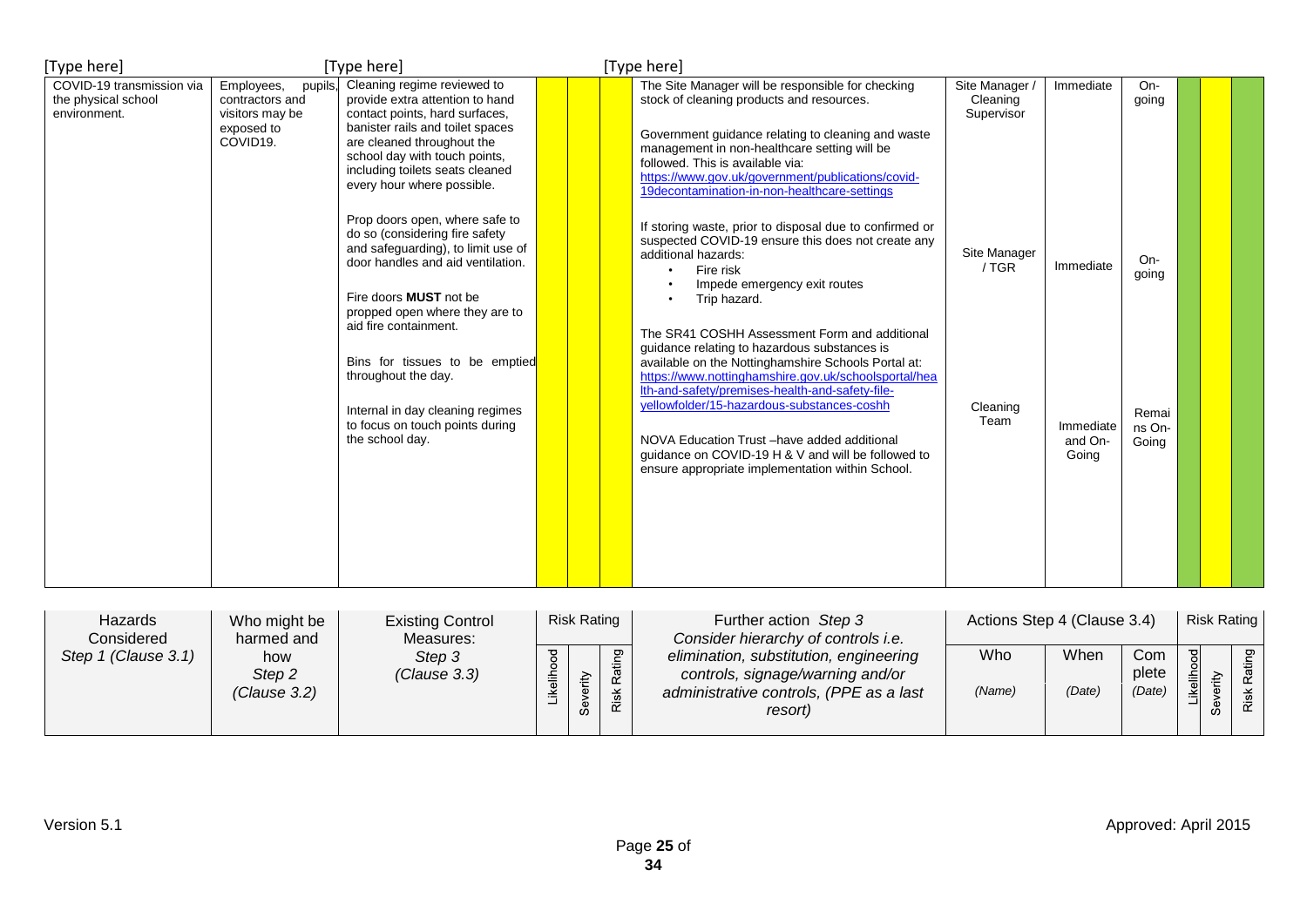| [Type here]                                        |                                                                                       | [Type here]                                                                                                                                                                                                                                                                                                                                                                    |  | [Type here]                                                                                                                                                                                                                                                                                                                                                                                                                                                                           |                                                         |                 |                                |  |
|----------------------------------------------------|---------------------------------------------------------------------------------------|--------------------------------------------------------------------------------------------------------------------------------------------------------------------------------------------------------------------------------------------------------------------------------------------------------------------------------------------------------------------------------|--|---------------------------------------------------------------------------------------------------------------------------------------------------------------------------------------------------------------------------------------------------------------------------------------------------------------------------------------------------------------------------------------------------------------------------------------------------------------------------------------|---------------------------------------------------------|-----------------|--------------------------------|--|
|                                                    |                                                                                       | The risks from any hazardous<br>substances used for cleaning<br>MUST be COSHH assessed and<br>MSDS sheet available. Findings<br>will be formally communicated to<br>relevant persons. Key<br>considerations given to use of<br>products in classrooms e.g. safe<br>storage.<br>Cleaning supplies for School<br>centrally procured with product<br>information sheets provided. |  | Staff required to conduct cleaning tasks to have<br>received suitable and sufficient training for safe<br>cleaning procedures and use of hazardous substances.<br>Daytime cleaners to be provided with facemasks. After<br>School cleaners are not required to wear face masks<br>unless they request to do so.<br>Where there may be a Covid outbreak within School,<br>an electrostatic fogging machine will be made<br>available by the Trust and can be accessed upon<br>request. | <b>RS</b>                                               | 12 June<br>2020 | 12<br>June<br>2020             |  |
|                                                    |                                                                                       |                                                                                                                                                                                                                                                                                                                                                                                |  | The management of COVID is more effective in<br>spaces where there are clear surfaces that are easy<br>to clean.                                                                                                                                                                                                                                                                                                                                                                      | Site Manager /<br>Cleaning<br>Supervisor /<br><b>RS</b> | August          | <b>Before</b><br>Septe<br>mber |  |
|                                                    |                                                                                       |                                                                                                                                                                                                                                                                                                                                                                                |  |                                                                                                                                                                                                                                                                                                                                                                                                                                                                                       | <b>Central Team</b>                                     | Septembe        | 1<br>Septe<br>mber             |  |
|                                                    |                                                                                       |                                                                                                                                                                                                                                                                                                                                                                                |  |                                                                                                                                                                                                                                                                                                                                                                                                                                                                                       | <b>Central Team</b>                                     | As<br>required  | On-<br>Going                   |  |
|                                                    |                                                                                       |                                                                                                                                                                                                                                                                                                                                                                                |  |                                                                                                                                                                                                                                                                                                                                                                                                                                                                                       | All Staff                                               | Inset           | By 1<br>Septe<br>mber          |  |
| Risk of transmission due to<br>contact activities. | Employees,<br>pupils,<br>contractors and<br>visitors may be<br>exposed to<br>COVID19. | Organise classrooms and other<br>learning environments such as<br>workshops and science labs for<br>those groups, maintaining space<br>between seats and desks where<br>possible.                                                                                                                                                                                              |  | CLEAPSS has issued guidance for Science<br>Departments and COVID-19 available via:<br>http://science.cleapss.org.uk/Resource-<br>Info/GL336CLEAPSS-Advice-during-the-COVID-19-<br>Coronavirus-Pandemic.aspx                                                                                                                                                                                                                                                                           | TGR / ACK                                               | Immediate       | On<br>going                    |  |
|                                                    |                                                                                       | Avoid shaking hands with<br>colleagues and visitors.<br>Cease the use of shared drinking<br>cups.                                                                                                                                                                                                                                                                              |  | CLEAPSS has issued guidance for D&T Departments<br>and COVID-19 available via:<br>http://dt.cleapss.org.uk/Resource/GL347-returning-<br>toschool-after-an-extended-period-of-closure.aspx<br>Replace any shared cups with disposable cups and<br>encourage parents to provide water bottles for                                                                                                                                                                                       | EAR/HOD DT                                              | Immediate       | On<br>going                    |  |
|                                                    |                                                                                       |                                                                                                                                                                                                                                                                                                                                                                                |  | children.                                                                                                                                                                                                                                                                                                                                                                                                                                                                             |                                                         |                 |                                |  |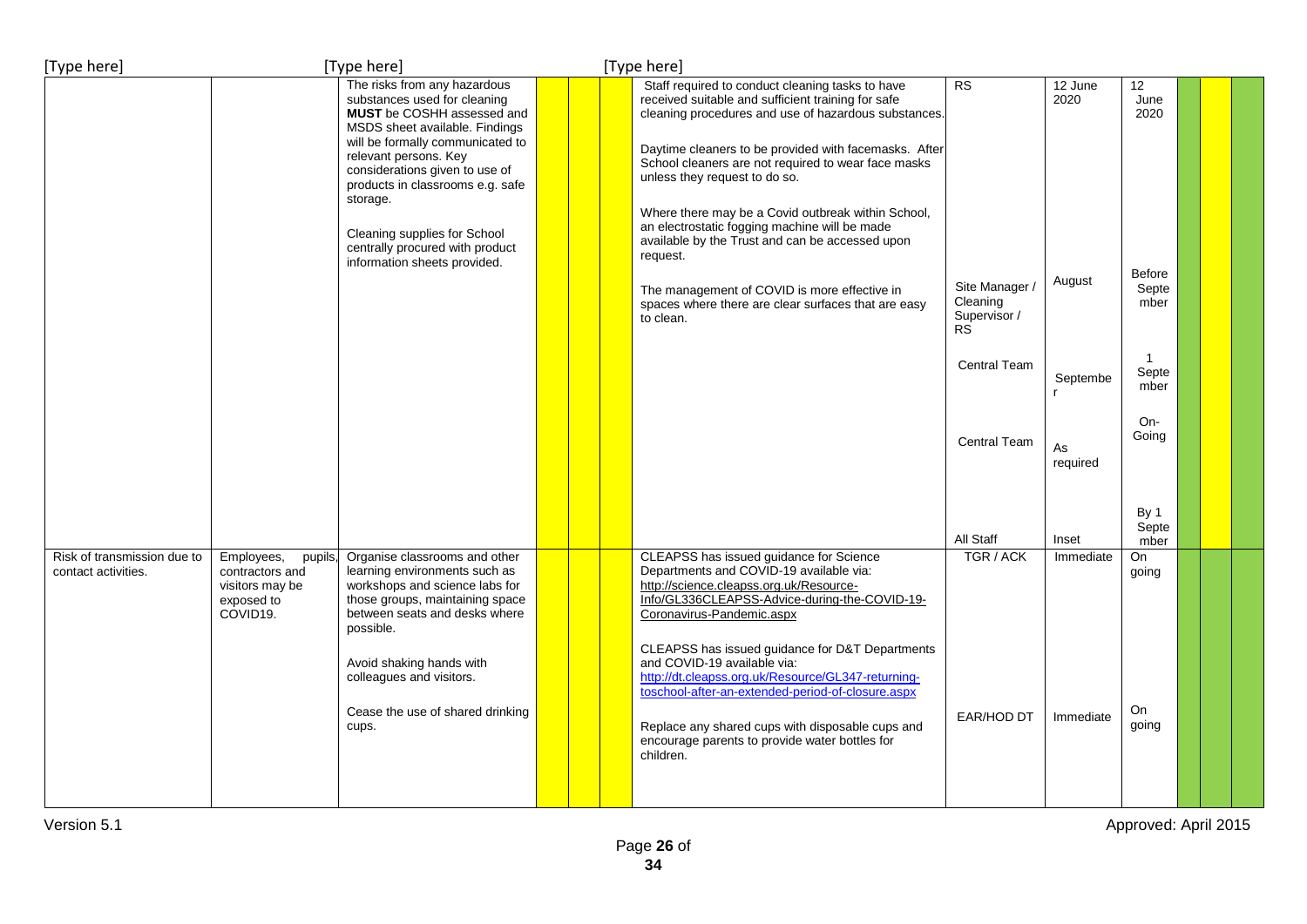| [Type here] | [Type here] |  | [Type here] |  |  |  |
|-------------|-------------|--|-------------|--|--|--|
|             |             |  |             |  |  |  |
|             |             |  |             |  |  |  |
|             |             |  |             |  |  |  |
|             |             |  |             |  |  |  |
|             |             |  |             |  |  |  |
|             |             |  |             |  |  |  |
|             |             |  |             |  |  |  |
|             |             |  |             |  |  |  |
|             |             |  |             |  |  |  |
|             |             |  |             |  |  |  |
|             |             |  |             |  |  |  |

| Hazards<br>Considered | Who might be<br>harmed and               | <b>Existing Control</b><br>Measures: |                           |                     | <b>Risk Rating</b><br>Further action Step 3<br>Consider hierarchy of controls i.e. |                                                                                                                                  | Actions Step 4 (Clause 3.4) |                |                         |        | <b>Risk Rating</b> |                |  |
|-----------------------|------------------------------------------|--------------------------------------|---------------------------|---------------------|------------------------------------------------------------------------------------|----------------------------------------------------------------------------------------------------------------------------------|-----------------------------|----------------|-------------------------|--------|--------------------|----------------|--|
| Step 1 (Clause 3.1)   | how<br>Step <sub>2</sub><br>(Clause 3.2) | Step 3<br>(Clause 3.3)               | g<br>$\circ$<br>亖<br>ikel | ξÌ<br>ōΰ<br>Šδ<br>Ō | ഊ<br>≔<br>œ<br>Risk I                                                              | elimination, substitution, engineering<br>controls, signage/warning and/or<br>administrative controls, (PPE as a last<br>resort) | Who<br>(Name)               | When<br>(Date) | Com⊹<br>plete<br>(Date) | ikelih | .<br>Ō             | Ω<br>≔<br>Risk |  |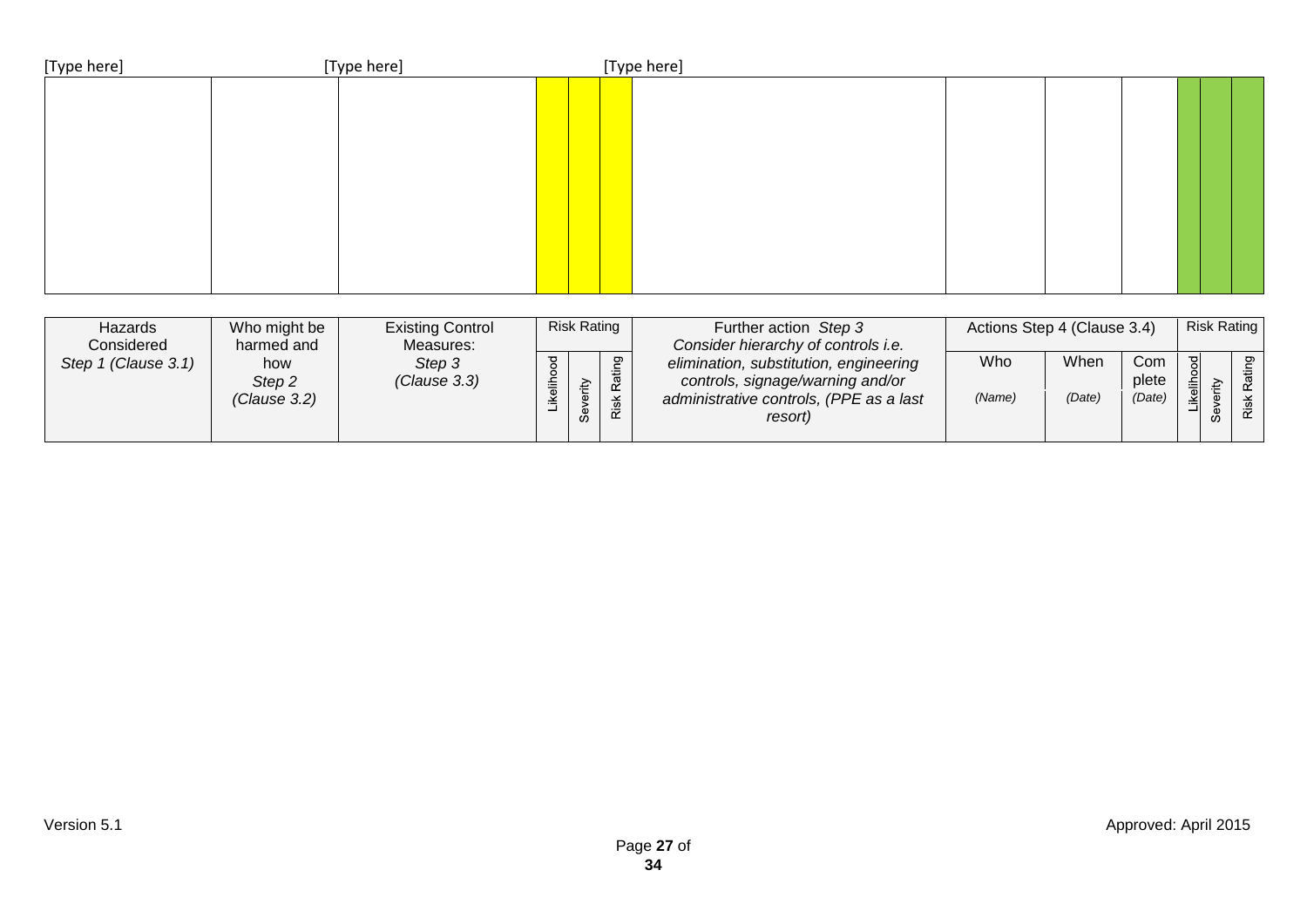| [Type here] | [Type here]                                                                                                                    |  | [Type here]                                                                                                                                                                                           |          |           |             |  |  |
|-------------|--------------------------------------------------------------------------------------------------------------------------------|--|-------------------------------------------------------------------------------------------------------------------------------------------------------------------------------------------------------|----------|-----------|-------------|--|--|
|             | It is recommended that pupils to<br>have their own equipment<br>provided and remain with this<br>equipment. For example; pens, |  | Children to bring in their own named water bottle<br>which is sent home and cleaned every night.<br>Pupils to have own equipment which remains with                                                   | AHL / DR | Immediate | On<br>Going |  |  |
|             | books, glue sticks, laptops /<br>tablets.                                                                                      |  | them.<br>Pupils and teachers can take books and other shared                                                                                                                                          |          |           |             |  |  |
|             | Maintain good ventilation<br>wherever possible by opening<br>doors and windows.                                                |  | resources home, although unnecessary sharing should<br>be avoided, especially where this does not contribute<br>to pupil education and development. Cleaning and<br>rotation of items to be followed. |          |           |             |  |  |
|             |                                                                                                                                |  | Government guidance for full opening: schools is<br>available via:<br>https://www.gov.uk/government/publications/actionsfor-<br>schools-during-the-coronavirus-                                       |          |           |             |  |  |
|             |                                                                                                                                |  | outbreak/guidance-for-full-opening-schools                                                                                                                                                            |          |           |             |  |  |
|             |                                                                                                                                |  |                                                                                                                                                                                                       |          |           |             |  |  |
|             |                                                                                                                                |  |                                                                                                                                                                                                       |          |           |             |  |  |
|             |                                                                                                                                |  |                                                                                                                                                                                                       |          |           |             |  |  |
|             |                                                                                                                                |  |                                                                                                                                                                                                       |          |           |             |  |  |
|             |                                                                                                                                |  |                                                                                                                                                                                                       |          |           |             |  |  |
|             |                                                                                                                                |  |                                                                                                                                                                                                       |          |           |             |  |  |
|             |                                                                                                                                |  |                                                                                                                                                                                                       |          |           |             |  |  |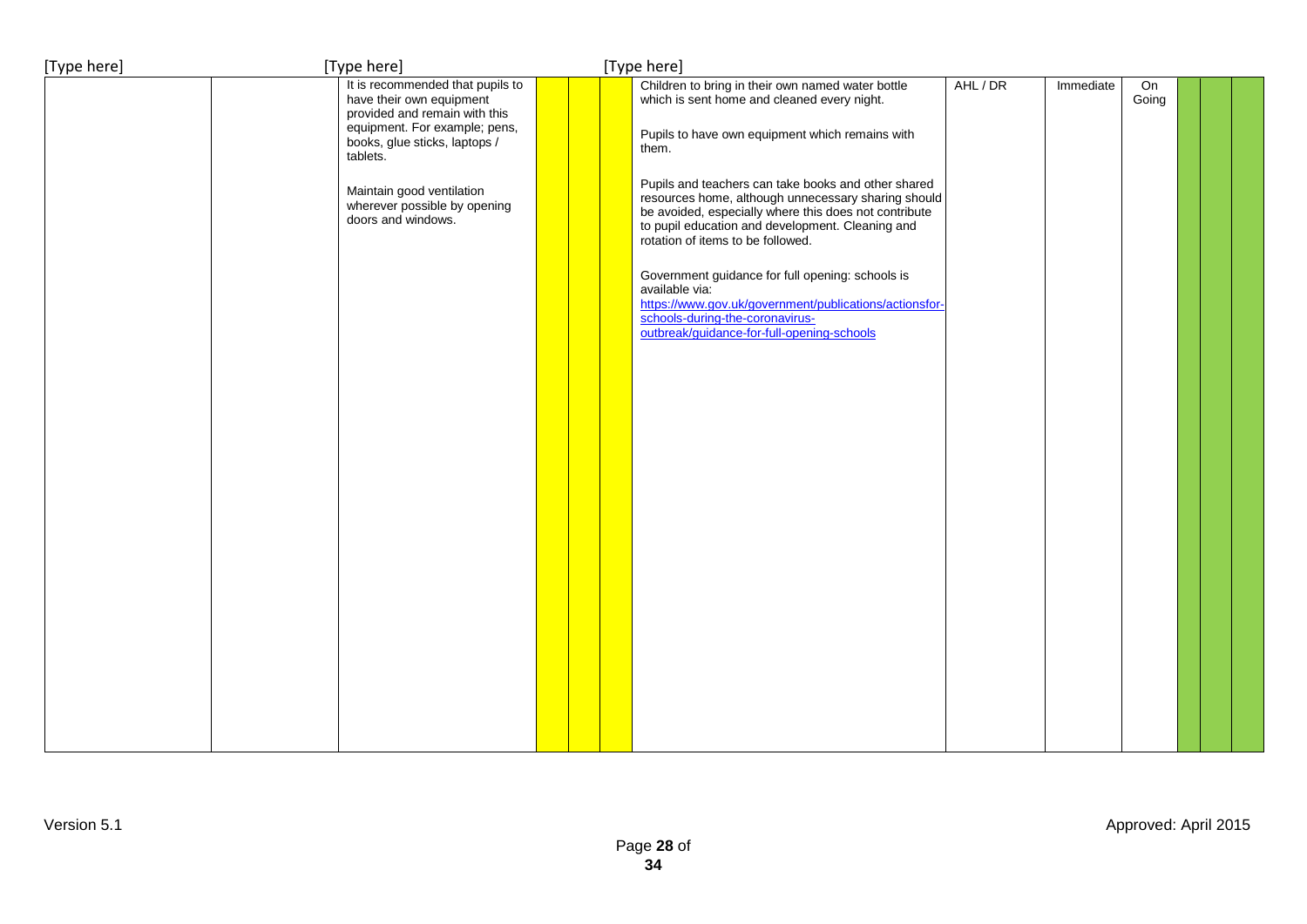| [Type here]                                                      |                                                             | [Type here]                                                                                                                     |            |                    |             | [Type here]                                                                                                                                                                              |                             |           |                    |        |          |        |
|------------------------------------------------------------------|-------------------------------------------------------------|---------------------------------------------------------------------------------------------------------------------------------|------------|--------------------|-------------|------------------------------------------------------------------------------------------------------------------------------------------------------------------------------------------|-----------------------------|-----------|--------------------|--------|----------|--------|
| Hazards<br>Considered                                            | Who might be<br>harmed and                                  | <b>Existing Control</b><br>Measures:                                                                                            |            | <b>Risk Rating</b> |             | Further action Step 3<br>Consider hierarchy of controls i.e.                                                                                                                             | Actions Step 4 (Clause 3.4) |           | Risk Rating        |        |          |        |
| Step 1 (Clause 3.1)                                              | how<br>Step 2                                               | Step 3<br>(Clause 3.3)                                                                                                          |            |                    |             | elimination, substitution, engineering<br>controls, signage/warning and/or                                                                                                               | Who                         | When      | Com<br>plete       |        |          | Rating |
|                                                                  | (Clause 3.2)                                                |                                                                                                                                 | Likelihood | Severity           | Risk Rating | administrative controls, (PPE as a last<br>resort)                                                                                                                                       | (Name)                      | (Date)    | (Date)             | ikelih | Severity | Risk   |
| Pupils unable to<br>understand recognise the<br>COVID-19 control | Employees,<br>pupils,<br>contractors and<br>visitors may be | Reinforce<br>kev<br>messages<br>throughout the school day and<br>build into routine.                                            |            |                    |             | Consider implications on the behaviour policy and<br>review as necessary.                                                                                                                | JRG/MOD                     | Immediate | <b>On</b><br>going |        |          |        |
| measures.                                                        | exposed to<br>COVID <sub>19</sub> .                         | Teach children hand washing<br>techniques and emphasise the<br>message through signage around<br>School in prominent locations. |            |                    |             | Fixed hand sanitiser stations to be installed in the<br>following locations:-<br>. All main entrances / exits into and out of School<br>2. All entrances / exits to blocks within School |                             |           |                    |        |          |        |

| Hazards<br>Considered | Who might be<br>harmed and    | <b>Existing Control</b><br>Measures:                                                                                                                                                                                                                                                                                                                                                                                          | <b>Risk Rating</b> |          |             | Further action Step 3<br>Consider hierarchy of controls i.e.                                                                                                   | Actions Step 4 (Clause 3.4) |                |                        |                                  | <b>Risk Rating</b> |                |  |
|-----------------------|-------------------------------|-------------------------------------------------------------------------------------------------------------------------------------------------------------------------------------------------------------------------------------------------------------------------------------------------------------------------------------------------------------------------------------------------------------------------------|--------------------|----------|-------------|----------------------------------------------------------------------------------------------------------------------------------------------------------------|-----------------------------|----------------|------------------------|----------------------------------|--------------------|----------------|--|
| Step 1 (Clause 3.1)   | how<br>Step 2<br>(Clause 3.2) | Step 3<br>(Clause 3.3)                                                                                                                                                                                                                                                                                                                                                                                                        | Likelihood         | Severity | Risk Rating | elimination, substitution, engineering<br>controls, signage/warning and/or<br>administrative controls, (PPE as a last<br>resort)                               | Who<br>(Name)               | When<br>(Date) | Com<br>plete<br>(Date) | $\overline{g}$<br><b>ikeliho</b> | Severity           | Rating<br>Risk |  |
|                       |                               | Build hand washing into the<br>routine of the school day;<br>On arrival<br>Before / after break<br>Before / after lunch<br>$\bullet$<br>Before leaving school<br>$\bullet$<br>Consistent reminders and<br>positive reinforcement to pupils<br>regarding key control measures;<br>Social distancing<br>Cough / sneeze into<br>tissue<br>Washing hands<br>$\bullet$<br>Behaviour policy to be<br>implemented where appropriate. |                    |          |             | 3.<br>Prominent external walkways<br>Within all classrooms where children enter<br>4.<br>via an external door<br>Within all communal areas used by staff<br>5. |                             |                |                        |                                  |                    |                |  |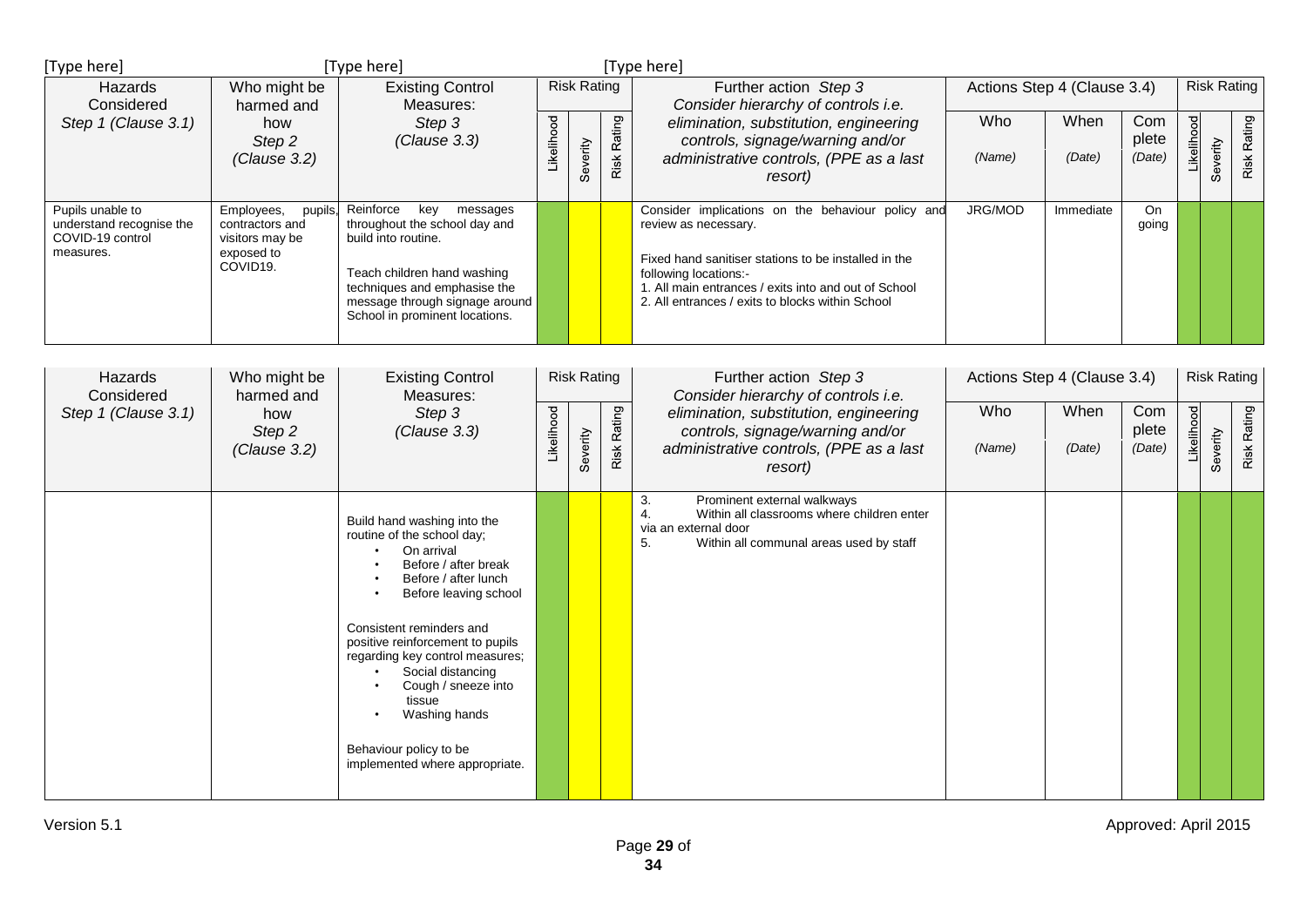| Hazards<br>Considered                                  | Who might be<br>harmed and                                                              | <b>Existing Control</b><br>Measures:                                                                                                                                                                                                                                                                                                                                                                                                                                                                           | <b>Risk Rating</b> |                            |  | Further action Step 3<br>Consider hierarchy of controls i.e.                                                                                                                                                                                                                                                                                                                                                                                                                                                                                                                                                                                                                                                                                                                                                                                                                                                                                                                                                           | Actions Step 4 (Clause 3.4) |                        |                                         | <b>Risk Rating</b> |          |             |  |
|--------------------------------------------------------|-----------------------------------------------------------------------------------------|----------------------------------------------------------------------------------------------------------------------------------------------------------------------------------------------------------------------------------------------------------------------------------------------------------------------------------------------------------------------------------------------------------------------------------------------------------------------------------------------------------------|--------------------|----------------------------|--|------------------------------------------------------------------------------------------------------------------------------------------------------------------------------------------------------------------------------------------------------------------------------------------------------------------------------------------------------------------------------------------------------------------------------------------------------------------------------------------------------------------------------------------------------------------------------------------------------------------------------------------------------------------------------------------------------------------------------------------------------------------------------------------------------------------------------------------------------------------------------------------------------------------------------------------------------------------------------------------------------------------------|-----------------------------|------------------------|-----------------------------------------|--------------------|----------|-------------|--|
| Step 1 (Clause 3.1)                                    | how<br>Step 2<br>(Clause 3.2)                                                           | Step 3<br>(Clause 3.3)                                                                                                                                                                                                                                                                                                                                                                                                                                                                                         | Likelihood         | Rating<br>Risk<br>Severity |  | elimination, substitution, engineering<br>controls, signage/warning and/or<br>administrative controls, (PPE as a last<br>resort)                                                                                                                                                                                                                                                                                                                                                                                                                                                                                                                                                                                                                                                                                                                                                                                                                                                                                       | Who<br>(Name)               | When<br>(Date)         | Com<br>plete<br>(Date)                  | <b>ikelihood</b>   | Severity | Risk Rating |  |
| Risk of transmission whilst<br>using school transport. | Employees, pupils,<br>contractors<br>and<br>visitors may be<br>exposed to COVID-<br>19. | Arrangements for travelling to<br>school will be considered,<br>reducing any unnecessary travel<br>on coaches, buses or public<br>transport.<br>Wherever possible pupils to<br>remain in their designated year<br>group.<br>Hand sanitiser to be used upon<br>boarding and disembarking.<br>Vehicles to be subject to<br>increased cleaning.<br>Queuing and boarding to be<br>organised and distanced where<br>possible.<br>Distancing within vehicles<br>wherever possible.<br>Pupils (over the age of 11) to |                    |                            |  | Follow Government Coronavirus (COVID-19) safer<br>travel guidance for passengers, available via:<br>https://www.gov.uk/guidance/coronavirus-covid-<br>19safer-travel-guidance-for-passengers<br>When reviewing transport arrangements:<br>Encourage parents, children and young<br>people to walk or cycle to their education<br>setting where possible.<br>Transport providers do not attend work if<br>they or a member of their household are<br>displaying symptoms of COVID-19<br>Transport providers follow hygiene rules and<br>try to keep a distance from their passengers<br>Take appropriate action to reduce risk if<br>hygiene rules and social distancing is not<br>possible (e.g. transporting children and<br>young people with complex needs who need<br>support to access vehicle / fasten seatbelts).<br>Implement a process for safe removal of<br>$\bullet$<br>face coverings.<br>Consider staggered start times for those using wider<br>public transport to avoid travel outside of peak hours. | MOD / KP                    | Immediate              | On-<br>Going                            |                    |          |             |  |
|                                                        |                                                                                         | use face coverings, where<br>appropriate e.g. if they are likely<br>to come into very close contact<br>with people outside of their<br>group or who they do not<br>normally meet.                                                                                                                                                                                                                                                                                                                              |                    |                            |  | Risk Assessment to be obtained from transport<br>providers as required.<br>Lidded bins to be provided on all entrances to School<br>to allow the disposal of disposable masks. Reusable<br>masks to be put into a clear plastic, sealable bag.<br>Staff and pupils are not to enter site wearing a mask<br>or around their neck.                                                                                                                                                                                                                                                                                                                                                                                                                                                                                                                                                                                                                                                                                       | KP<br>Site Manager          | Immediate<br>Immediate | Septe<br>mber<br>2021<br>and<br>ongoing |                    |          |             |  |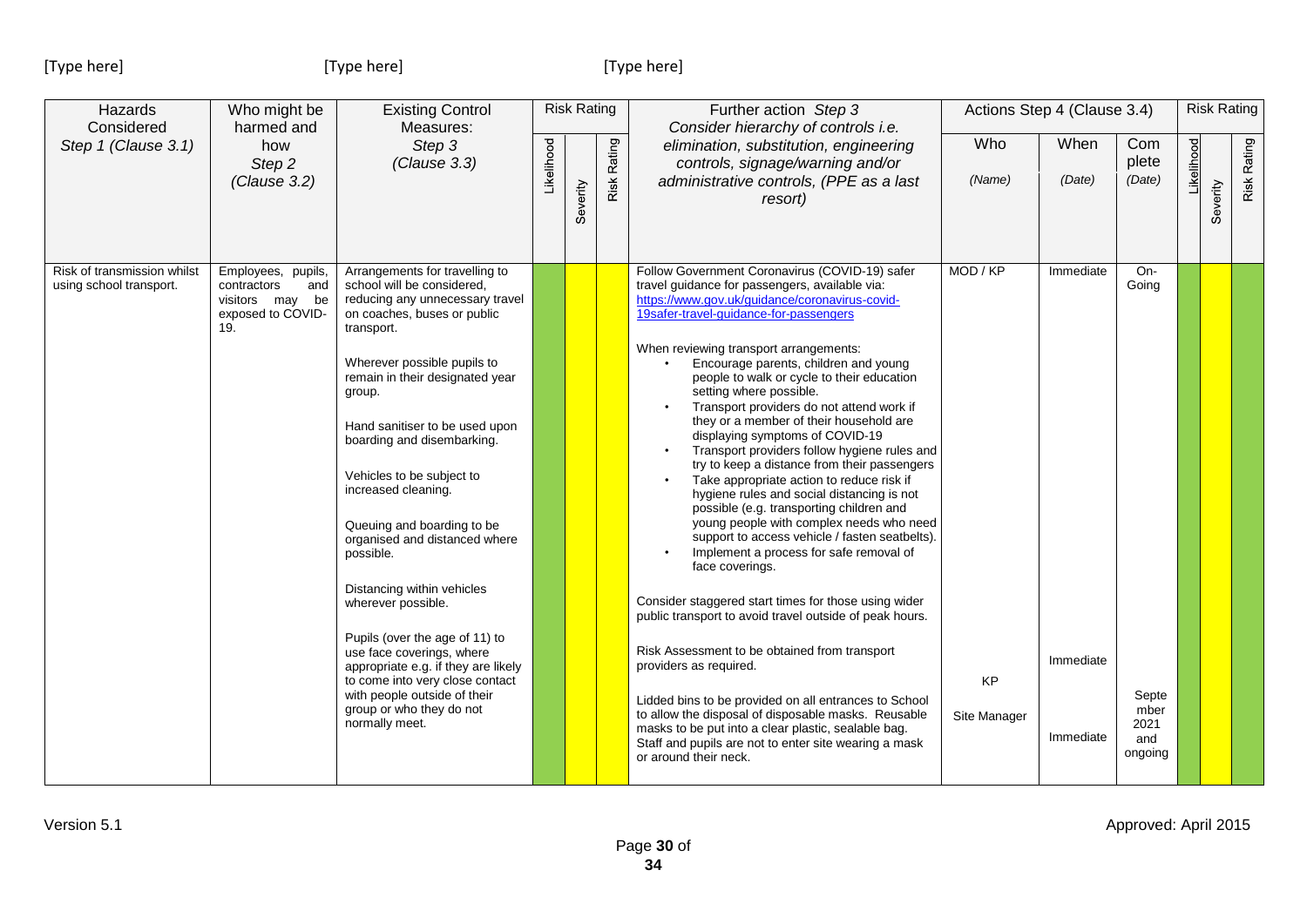[Type here] [Type here] [Type here]

| Hazards<br>Considered                                                                 | Who might be<br>harmed and                                                                                                                                                                                   | <b>Existing Control</b><br>Measures:                                                                                                                                                                                                                                                                                                                                                                                                                                                                                                                                                                                                                                        | <b>Risk Rating</b> |          |             | Further action Step 3<br>Consider hierarchy of controls i.e.                                                                                                                                                                                                                                                                                                                                                                                                                                                                                                                                                                                                                                                                                                                                                                                                                                                                                                                                                                                                                                                                                                                                                                                                                                                                                                                               | Actions Step 4 (Clause 3.4)                                |                                             |                                             |            | <b>Risk</b><br>Rating |             |  |  |
|---------------------------------------------------------------------------------------|--------------------------------------------------------------------------------------------------------------------------------------------------------------------------------------------------------------|-----------------------------------------------------------------------------------------------------------------------------------------------------------------------------------------------------------------------------------------------------------------------------------------------------------------------------------------------------------------------------------------------------------------------------------------------------------------------------------------------------------------------------------------------------------------------------------------------------------------------------------------------------------------------------|--------------------|----------|-------------|--------------------------------------------------------------------------------------------------------------------------------------------------------------------------------------------------------------------------------------------------------------------------------------------------------------------------------------------------------------------------------------------------------------------------------------------------------------------------------------------------------------------------------------------------------------------------------------------------------------------------------------------------------------------------------------------------------------------------------------------------------------------------------------------------------------------------------------------------------------------------------------------------------------------------------------------------------------------------------------------------------------------------------------------------------------------------------------------------------------------------------------------------------------------------------------------------------------------------------------------------------------------------------------------------------------------------------------------------------------------------------------------|------------------------------------------------------------|---------------------------------------------|---------------------------------------------|------------|-----------------------|-------------|--|--|
| Step 1 (Clause 3.1)                                                                   | how<br>Step 2<br>(Clause 3.2)                                                                                                                                                                                | Step 3<br>(Clause 3.3)                                                                                                                                                                                                                                                                                                                                                                                                                                                                                                                                                                                                                                                      | Likelihood         | Severity | Risk Rating | elimination, substitution, engineering controls,<br>signage/warning and/or administrative<br>controls, (PPE as a last<br>resort)                                                                                                                                                                                                                                                                                                                                                                                                                                                                                                                                                                                                                                                                                                                                                                                                                                                                                                                                                                                                                                                                                                                                                                                                                                                           | Who<br>(Name)                                              | When<br>(Date)                              | Com<br>plete<br>(Date)                      | Likelihood | Severity              | Risk Rating |  |  |
| Inadequate first aid<br>provision in school,<br>specifically relating to<br>Covid 19. | In the event of an<br>accident, injury or<br>emergency<br>situation, staff,<br>pupils and visitors<br>may suffer as a<br>result of inadequate<br>first aid provision or<br>incorrect first aid<br>treatment. | Adequate number of first<br>aiders, emergency first aiders,<br>paediatric first aiders available<br>in school.<br>Specific first aid risk assessment<br>to include consideration for<br>additional RPE/PPE required to<br>facilitate care. Where a need is<br>identified these items must be<br>available and staff informed of<br>requirements.<br>Training issued and refreshed<br>continually to first aiders.<br>First aid kits suitably stocked,<br>located and checked routinely by<br><b>Student Services team</b><br>First Aid Room to be separate to<br>that of the Medical Isolation<br>Room.<br>School awareness of method for<br>contacting emergency services. |                    |          |             | HSE guidance is available on the Health and Safety<br>(First Aid) Regulations 1981, accessible via:<br>https://www.hse.gov.uk/pubns/books/l74.htm<br>The Department for Education has issued early years<br>foundation stage: coronavirus disapplications, which<br>provides further information regarding the requirement<br>for paediatric first aiders. This is accessible via:<br>https://www.gov.uk/government/publications/earlyyears-<br>foundation-stage-framework--2/early-yearsfoundation-<br>stage-coronavirus-disapplications<br>Template first aid risk assessments (SR92/93) available<br>on the Nottinghamshire Schools Portal via:<br>https://www.nottinghamshire.gov.uk/schoolsportal/hea<br>Ith-and-safety/risk-assessment<br>If the need for PPE/RPE is required, then staff must be<br>trained in the safe putting on and removal of items.<br>If RPE is required, training and face-fit testing will be<br>required. In this instance please email the NCC H&S<br>Team for assistance at hands@nottscc.gov.uk.<br>Government guidance issued for COVID-19 Personal<br>Protective Equipment is available at:<br>https://www.gov.uk/government/collections/coronaviru s-<br>covid-19-personal-protective-equipment-ppe<br>HSE guidance related to COVID-19 and face-fit testing<br>is available at:<br>https://www.hse.gov.uk/news/face-mask-ppe-<br>rpecoronavirus.htm | RS / Student<br>Services<br>RS/CAdB<br>Student<br>Services | Week<br>ending 19<br>June 2020<br>Immediate | 12<br>June<br>2020<br>Septe<br>mber<br>2020 |            |                       |             |  |  |
| Version 5.1                                                                           |                                                                                                                                                                                                              |                                                                                                                                                                                                                                                                                                                                                                                                                                                                                                                                                                                                                                                                             |                    |          |             |                                                                                                                                                                                                                                                                                                                                                                                                                                                                                                                                                                                                                                                                                                                                                                                                                                                                                                                                                                                                                                                                                                                                                                                                                                                                                                                                                                                            |                                                            |                                             | Approved: April 2015                        |            |                       |             |  |  |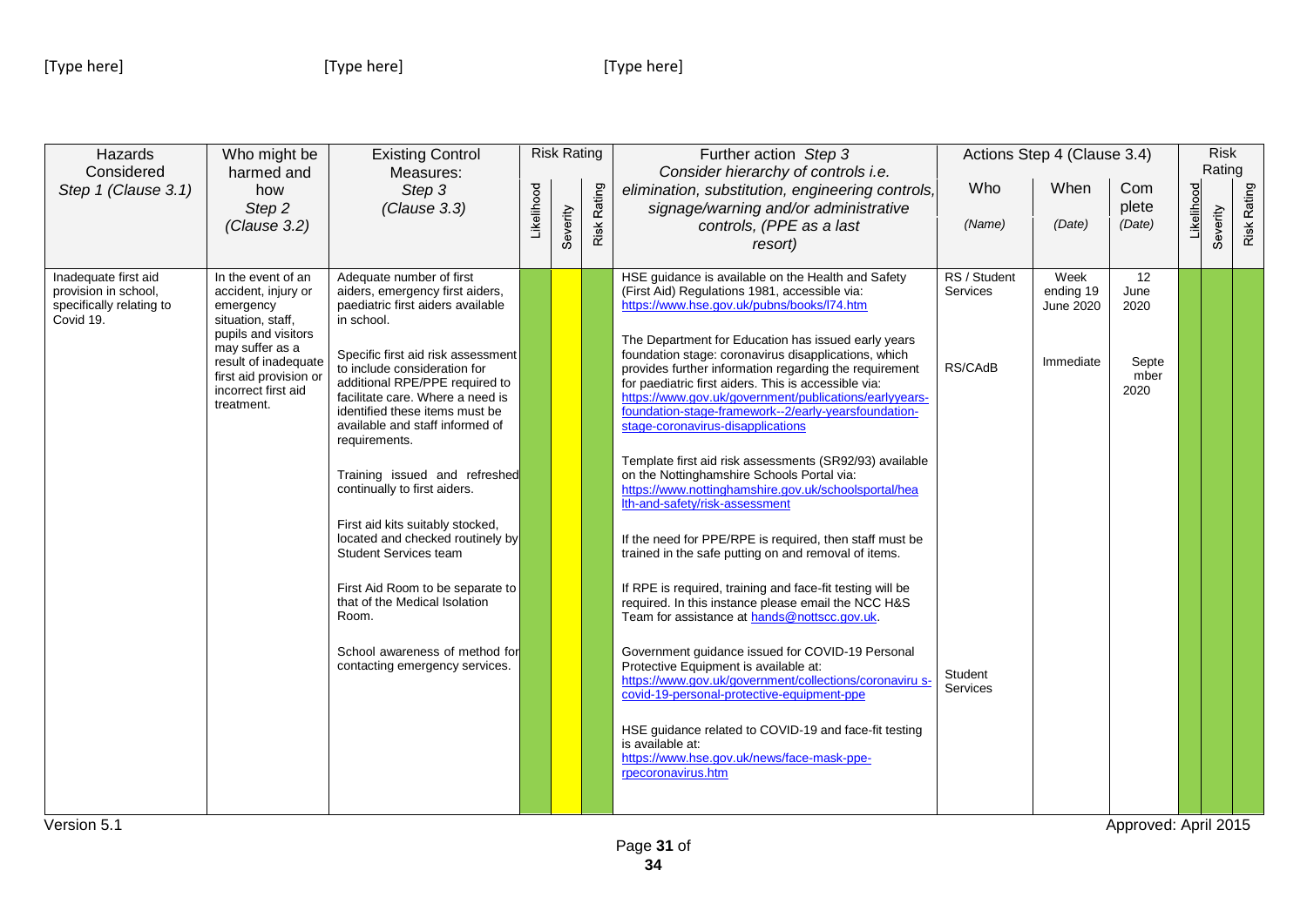|                                   |                             | [Type here]                         |            |                    |             | [Type here]                                                                                                                                                                                          |        |                             |              |            |          |             |
|-----------------------------------|-----------------------------|-------------------------------------|------------|--------------------|-------------|------------------------------------------------------------------------------------------------------------------------------------------------------------------------------------------------------|--------|-----------------------------|--------------|------------|----------|-------------|
| [Type here]                       |                             |                                     |            |                    |             | Mandatory requirement for any member of staff<br>administering first aid to use PPE including disposable<br>gloves and face mask. Provision to be made for areas<br>in school where PPE is required. |        |                             |              |            |          |             |
| Hazards                           | Who might be                | <b>Existing Control</b>             |            | <b>Risk Rating</b> |             | Further action Step 3                                                                                                                                                                                |        | Actions Step 4 (Clause 3.4) |              |            | Risk     |             |
| Considered<br>Step 1 (Clause 3.1) | harmed and<br>how<br>Step 2 | Measures:<br>Step 3<br>(Clause 3.3) |            |                    |             | Consider hierarchy of controls i.e.<br>elimination, substitution, engineering controls,<br>signage/warning and/or administrative                                                                     | Who    | When                        | Com<br>plete |            | Rating   |             |
|                                   | (Clause 3.2)                |                                     | Likelihood | Severity           | Risk Rating | controls, (PPE as a last<br>resort)                                                                                                                                                                  | (Name) | (Date)                      | (Date)       | Likelihood | Severity | Risk Rating |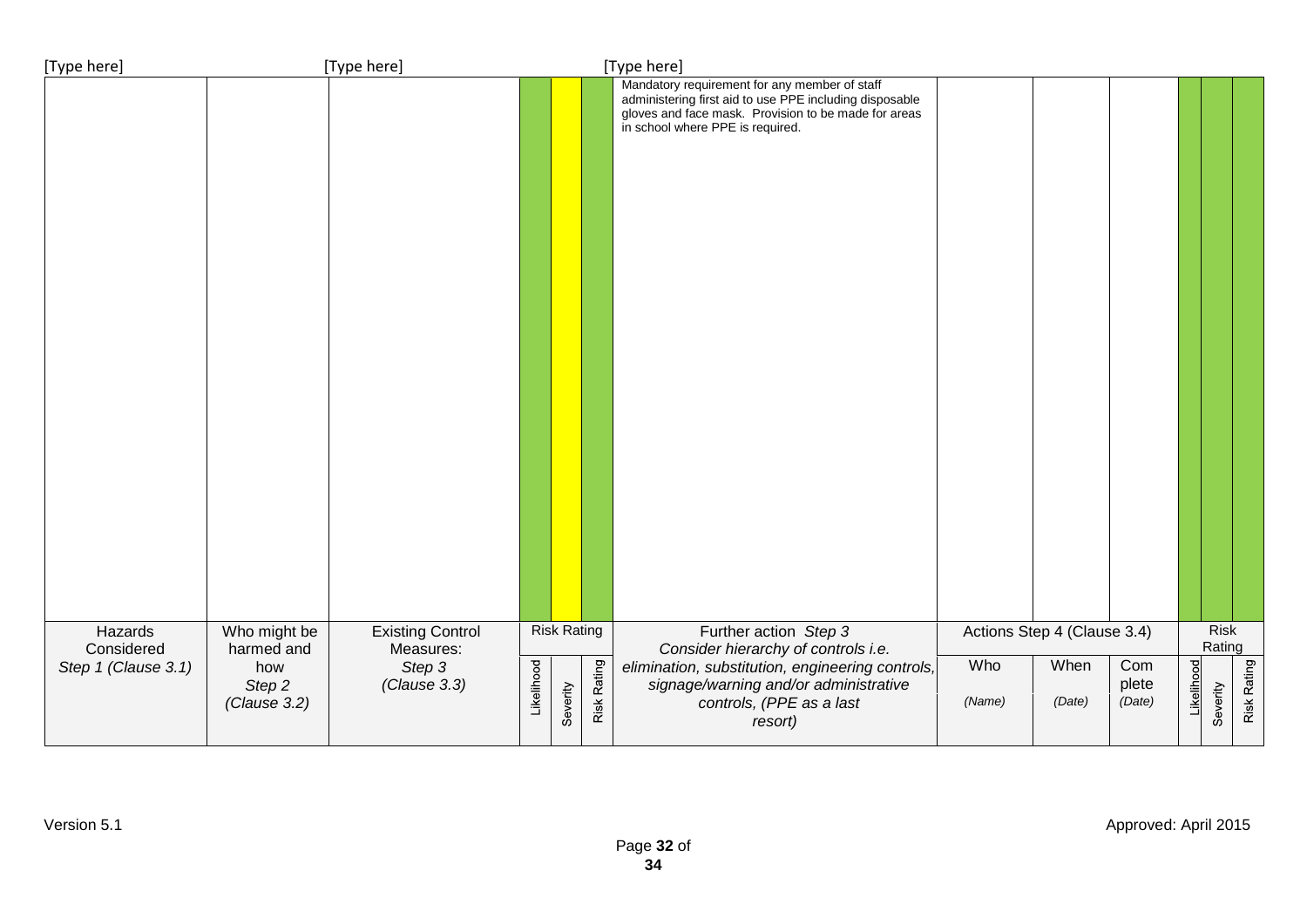| [Type here]<br>[Type here]                                                                                                                                               |                                                                                                                                                |                                                                                                                                                                                                                                                                                                                                                                             |       | [Type here] |                                                                                                                                                                                                                                                                                                                                                                                                                                                                                         |                         |                                            |                                                 |  |  |  |
|--------------------------------------------------------------------------------------------------------------------------------------------------------------------------|------------------------------------------------------------------------------------------------------------------------------------------------|-----------------------------------------------------------------------------------------------------------------------------------------------------------------------------------------------------------------------------------------------------------------------------------------------------------------------------------------------------------------------------|-------|-------------|-----------------------------------------------------------------------------------------------------------------------------------------------------------------------------------------------------------------------------------------------------------------------------------------------------------------------------------------------------------------------------------------------------------------------------------------------------------------------------------------|-------------------------|--------------------------------------------|-------------------------------------------------|--|--|--|
|                                                                                                                                                                          |                                                                                                                                                |                                                                                                                                                                                                                                                                                                                                                                             |       |             |                                                                                                                                                                                                                                                                                                                                                                                                                                                                                         |                         |                                            | September<br>2020                               |  |  |  |
| Staff experience violence,<br>verbal abuse and<br>aggression from parents /<br>pupils / visitors /<br>contractors / members of<br>the public as a result of<br>Covid 19. | Staff and pupils<br>may suffer stress,<br>anxiety and<br>physical injuries<br>(cuts, bruising,<br>fractures) if<br>abusive incidents<br>occur. | Adequate supervision and<br>awareness of pupil behaviours<br>at all times.<br>Staff received Coping with Risky<br>Behaviours (CRB) training as<br>necessary.<br>Awareness of safeguarding<br>pupils reporting procedures and<br>designated safeguarding officer.<br>Parents / visitors / members of<br>the public informed that abusive<br>behaviour will not be tolerated. |       |             | All incidents where staff experience violence, verbal<br>abuse or aggression MUST be reported on<br>Wellworker as "physical violence" or "verbal abuse or<br>threat". Wellworker can be accessed via:<br>https://nottscc-<br>safety.oshens.com/login/default.aspx?ClassicSession<br>=clear&CountrySet=true<br>Additional duty staff to be used around School site in<br>line with supervision requirements, and appropriate<br>training to be provide for those new to the duty system. | JGR / MOD<br><b>TGR</b> | Immediate<br>and On-<br>Going<br>Immediate | Remains<br>On-<br>Going<br>Septe<br>mber $2021$ |  |  |  |
| conditions                                                                                                                                                               |                                                                                                                                                |                                                                                                                                                                                                                                                                                                                                                                             |       |             | Consider if any additional hazards are created and control measures are required if this activity is undertaken in non-routine or emergency                                                                                                                                                                                                                                                                                                                                             | Review Date (Step 5):   |                                            |                                                 |  |  |  |
| <b>Assessors Signature: D Mason</b>                                                                                                                                      |                                                                                                                                                |                                                                                                                                                                                                                                                                                                                                                                             | Date: |             | <b>Authorised By: C Eardley</b>                                                                                                                                                                                                                                                                                                                                                                                                                                                         |                         | Date:                                      |                                                 |  |  |  |

| Harm                         | High (e.g. death or<br>paralysis, long term<br>serious ill health)                                    | <b>Medium</b> | <b>High</b>   | <b>High</b>   |
|------------------------------|-------------------------------------------------------------------------------------------------------|---------------|---------------|---------------|
| <b>Potential Severity of</b> | injury<br>Medium<br>(an<br>requiring further medical<br>assistance or is a<br><b>RIDDOR incident)</b> | Low           | <b>Medium</b> | <b>High</b>   |
|                              | Low (minor injuries<br>requiring first aid)                                                           | Low           | Low           | <b>Medium</b> |

Version 5.1 Approved: April 2015